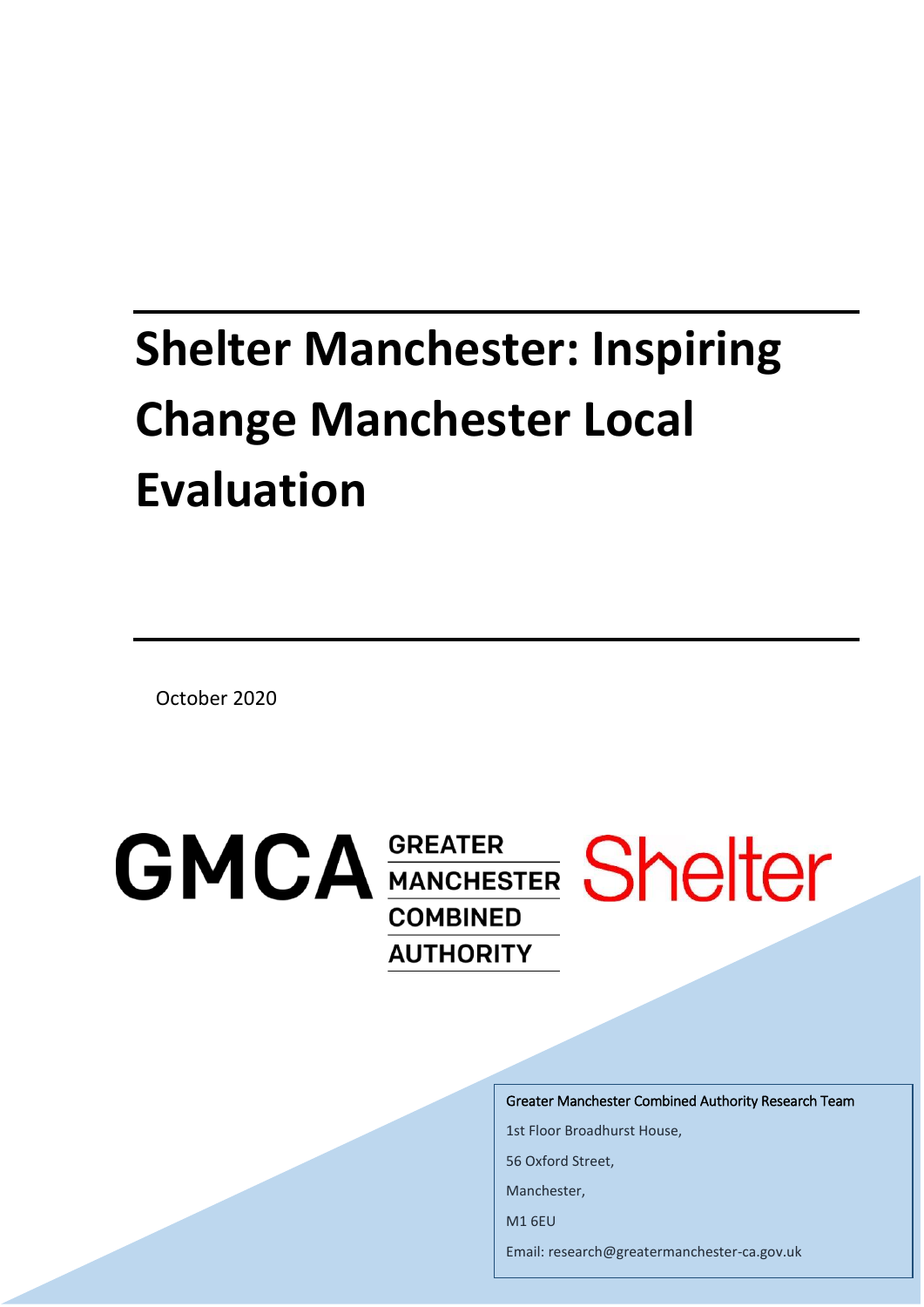### Table of Contents [Executive Summary](#page-2-0) **3**

| _____________________                                                       |    |
|-----------------------------------------------------------------------------|----|
| Chapter 1: Shelter Manchester: Inspiring Change Manchester Local Evaluation | 5  |
| Introduction                                                                | 6  |
| Chapter 2: Inspiring Change Manchester                                      | 8  |
| Introduction                                                                | 9  |
| Methodology                                                                 | 10 |
|                                                                             |    |
|                                                                             |    |
| Findings                                                                    | 13 |
|                                                                             |    |
|                                                                             |    |
|                                                                             |    |
| Conclusions                                                                 | 22 |
| Chapter 3: Inspiring Change Manchester: Peer Mentoring Scheme               | 23 |
| Introduction                                                                | 24 |
| Methodology                                                                 | 25 |
| Findings                                                                    | 26 |
| Conclusions                                                                 | 31 |
| Chapter 4: Inspiring Change Manchester: Concluding Remarks                  | 32 |
|                                                                             |    |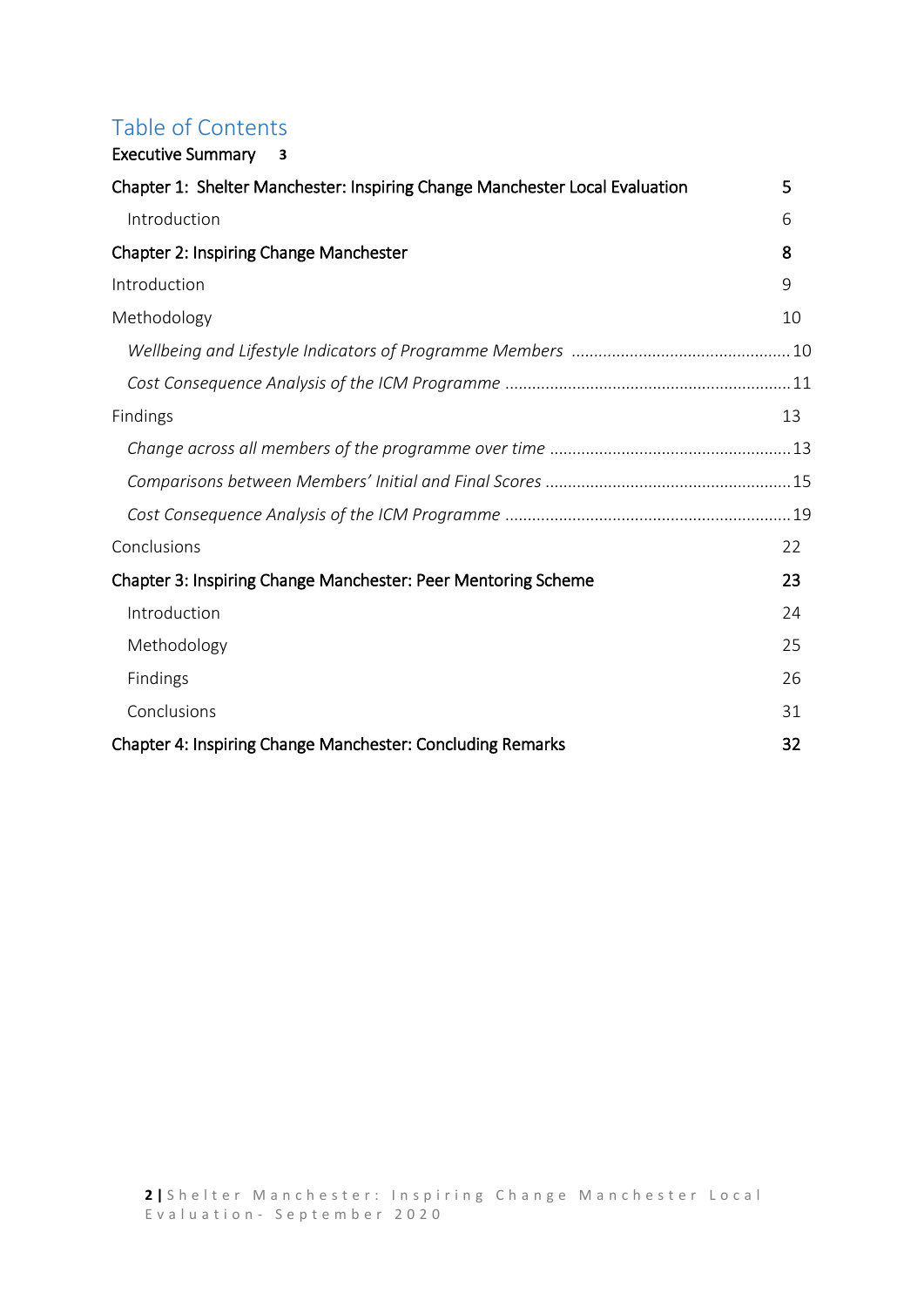### <span id="page-2-0"></span>Executive Summary

Inspiring Change Manchester (ICM) is an 8-year programme led by Shelter that supports people facing multiple disadvantage (including a history of substance use, mental health or emotional well-being issues, accommodation problems and involvement with the criminal justice system). ICM is part of the Fulfilling Lives: Supporting People with Multiple Needs programme, which is a National Lottery Community Fund programme investing £112m into 12 projects across England.

Previous evaluations of the ICM programme have illustrated that there is significant benefit to long term engagement with the project. This has led to Inspiring Change Manchester developing a 'No Wrong Door' approach to strengthen longer term engagement with both the programme and wider services. The aim of this evaluation was to consider if the positive findings from the previous report continued over a longer time period.

### Inspiring Change Manchester

An evaluation was completed which considered behaviour, wellbeing and lifestyle changes in programme members over the life course of the ICM programme. This considered changes in selfreported indicators overtime, as well as applying a cost-consequence model to identify potential fiscal benefits as a result of changes to these indicators.

#### *Key Findings*

- Significant positive improvements across 10 outcomes measured by the Homelessness Outcome Star when comparing initial and final outcome scores
- There is evidence that the longer a person engages with the programme, the better their Outcome Star scores are, but this is not a simple linear effect. This is likely to reflect the complex nature of the lives that the ICM programme works with
- Significant positive improvements across 10 outcomes measured by the NDT (Chaos Index) Assessment when comparing initial and final outcome scores
- There is some evidence of a relationship between length of engagement and improved score for some outcomes (e.g. 'Social Effectiveness' and 'Impulse Control') but less so for others (e.g. both self-harm measures and 'Stress and Anxiety')
- Potential savings of around £130,000 to public services are identified over the course of the programme
- The increased wellbeing of programme members seen whilst engaged in the ICM programme has potentially generated around £550,000 in public value benefit
- Potential fiscal benefits of almost £185,000 may have been generated by ICM programme members engaging in education, training and employment opportunities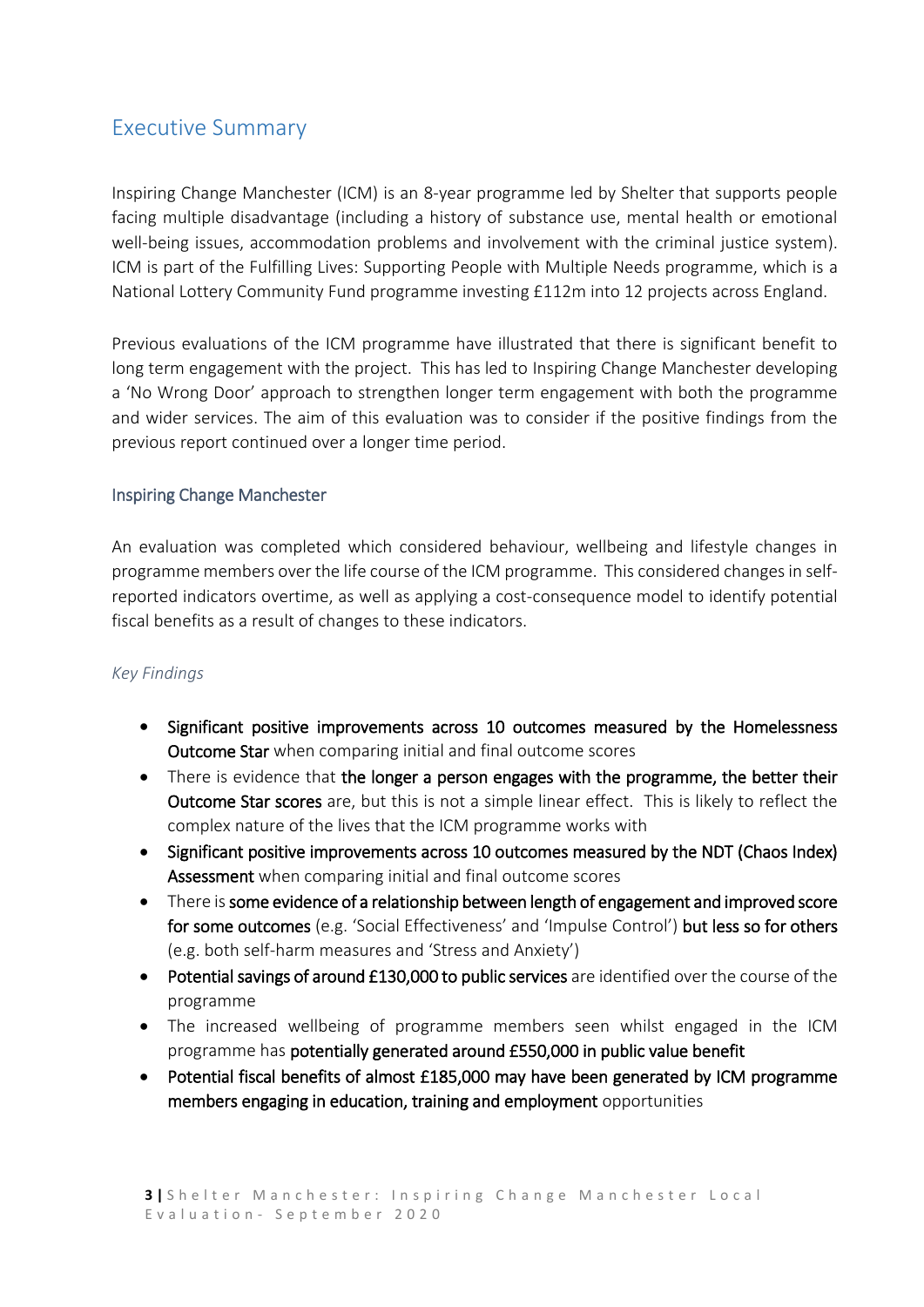#### Peer Mentoring Scheme

The Inspiring Change Manchester Peer Mentoring Scheme is led by Community-Led Initiatives and aims to improve outcomes for programme members by pairing them with a Volunteer Peer Mentor to support them through the service. The Peer Mentors are either a current or previous programme member with shared experiences of both homelessness and the ICM programme itself. The Peer Mentor can provide advice and support based on their own experiences, provide informal support around the other support structures offered by Shelter and other organisations, as well as acting as a positive role model and supportive friend.

### *Key Findings*

- Peer mentored programme members tend to have spent longer with Shelter's ICM service.
- Programme members that have been peer mentored show better outcomes on both the Homelessness Outcomes Star as well as the NDT assessment; both in regards to the proportion of programme members that improve their Outcome score, and in the overall change in Outcome score.
- However, when controlling for length of time on the ICM programme, the average initial score for both mentored and non-mentored programme members are almost identical. This suggests that peer mentees' overall better Outcomes may be a result of their longer engagement with the service rather than their engagement with the Peer Mentoring Scheme

#### **Conclusions**

The ICM approach continues to illustrate the benefits, both to the programme members and to public services, of having an approach that allows people to drop in and out of the service and be flexible to meet their needs. The membership model that Shelter have employed allows much easier engagement than having to be referred back into the service and complete a series of 'new client' assessments. Other services could learn from this approach.

In the final two years of the ICM funding, Shelter should consider how they can use the findings in this report as well as others published previously, to highlight the significant benefits to the ICM ethos. Systemic changes, which consider these findings, are likely to have significant benefits to users of public services, but also have financial benefits for the public service system itself.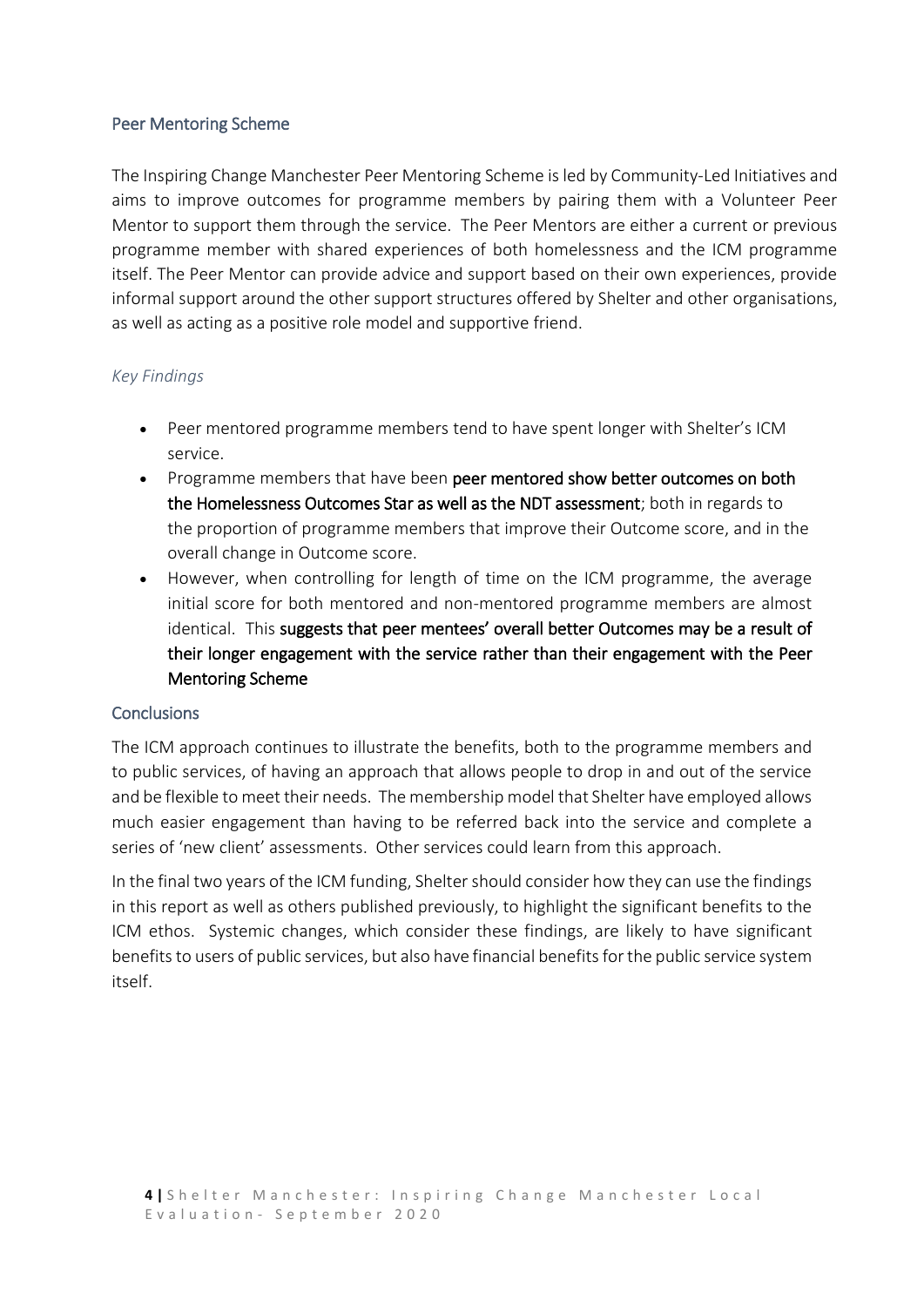# <span id="page-4-0"></span>**Chapter 1: Shelter Manchester: Inspiring Change Manchester Local Evaluation**

Introduction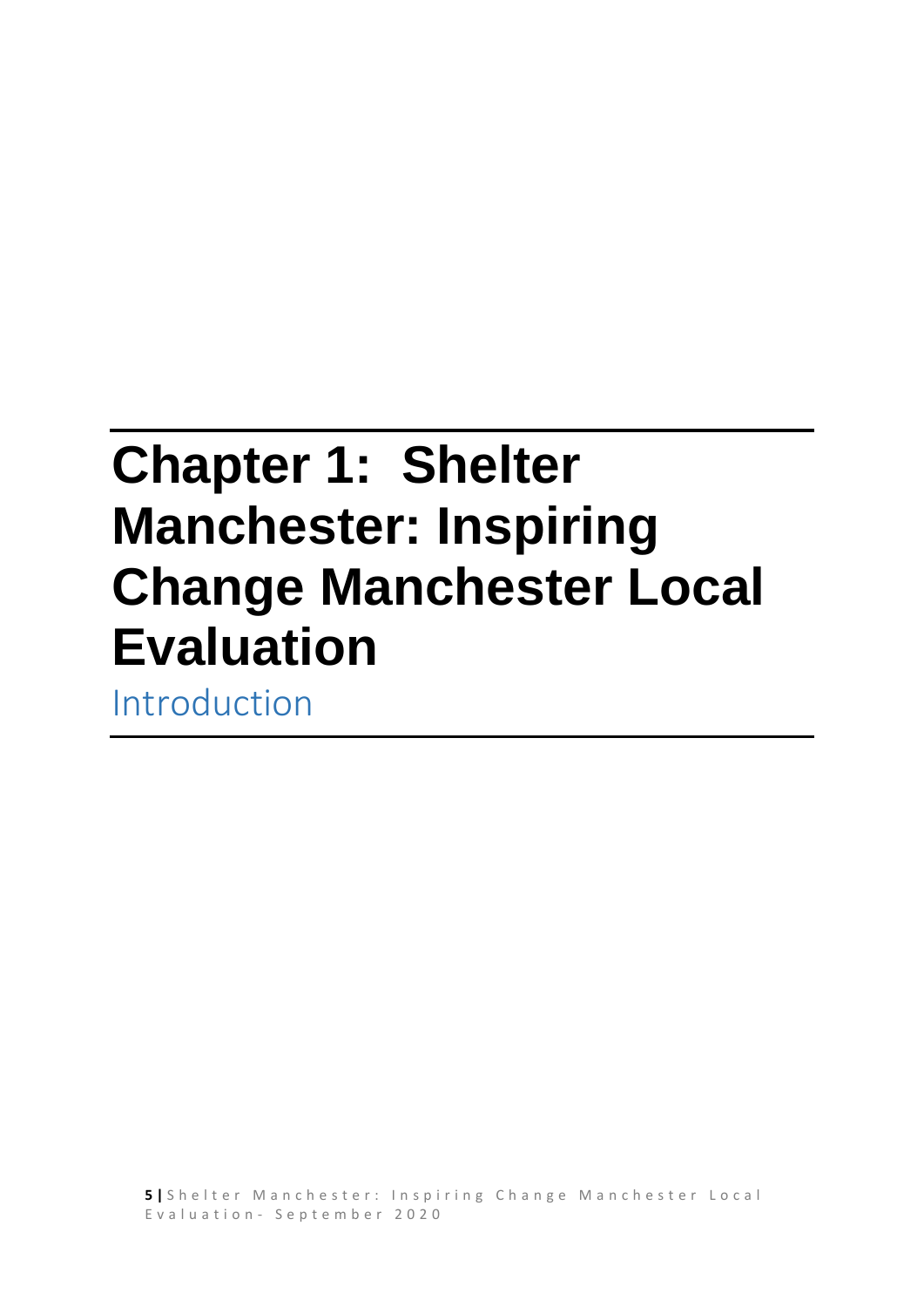## <span id="page-5-0"></span>Introduction

- 1.1 Inspiring Change Manchester (ICM) is an 8-year programme led by Shelter that supports people facing multiple disadvantage (including a history of substance use, mental health or emotional well-being issues, accommodation problems and involvement with the criminal justice system. ICM is part of the Fulfilling Lives: Supporting People with Multiple Needs programme, which is a National Lottery Community Fund programme investing £112m into 12 projects across England<sup>1</sup>.
- 1.2 The Greater Manchester Combined Authority (GMCA) Research Team (formerly New Economy) have been commissioned, alongside other evaluation partners<sup>2</sup>, to evaluate the impact that the ICM programme of work is having on the both the lives of residents in Manchester, as well as the services and systems that are put in place to support members of the programme.
- 1.3 The overarching aim for the local evaluation of Inspiring Change Manchester is to assess the extent to which the project is achieving its four originally intended outcomes:
	- Improving outcomes for people with multiple and complex needs: Manchester residents with three or more complex needs will have improved health, wellbeing, housing, employability, reduced re-offending, and these will be sustainable
	- People with lived experience at centre of design, delivery and governance of services: Manchester residents with multiple and complex needs will have more opportunities for involvement in the services they need, and influence on decisions that affect them
	- Introducing and promoting holistic and integrated approaches: Services will share more information and better co-ordinate interventions for people with multiple and complex needs
	- Bringing about systems change for people with multiple and complex needs: Commissioning of mainstream services will respond to project learning, funding cost-effective evidence-based interventions for people with multiple and complex needs.
- 1.4 The ICM programme has now completed its sixth year and Shelter are keen to understand the long-term learning that has come out of the programme. This will ensure future programmes of work are evidence led, as well as providing an evidence base on which to continue to champion best practice when working with people who face multiple disadvantages.

**-**

 $1.1$ 

<sup>&</sup>lt;sup>1</sup> National Lottery Community Fund[, Fulfilling Lives: supporting people with multiple needs](https://www.biglotteryfund.org.uk/global-content/programmes/england/multiple-and-complex-needs)

<sup>&</sup>lt;sup>2</sup> Greater Manchester Combined Authority (2018). Shelter Manchester: Inspiring Change Manchester [Local Evaluation](https://www.bing.com/search?q=aggregate&src=IE-SearchBox&FORM=IESR4S)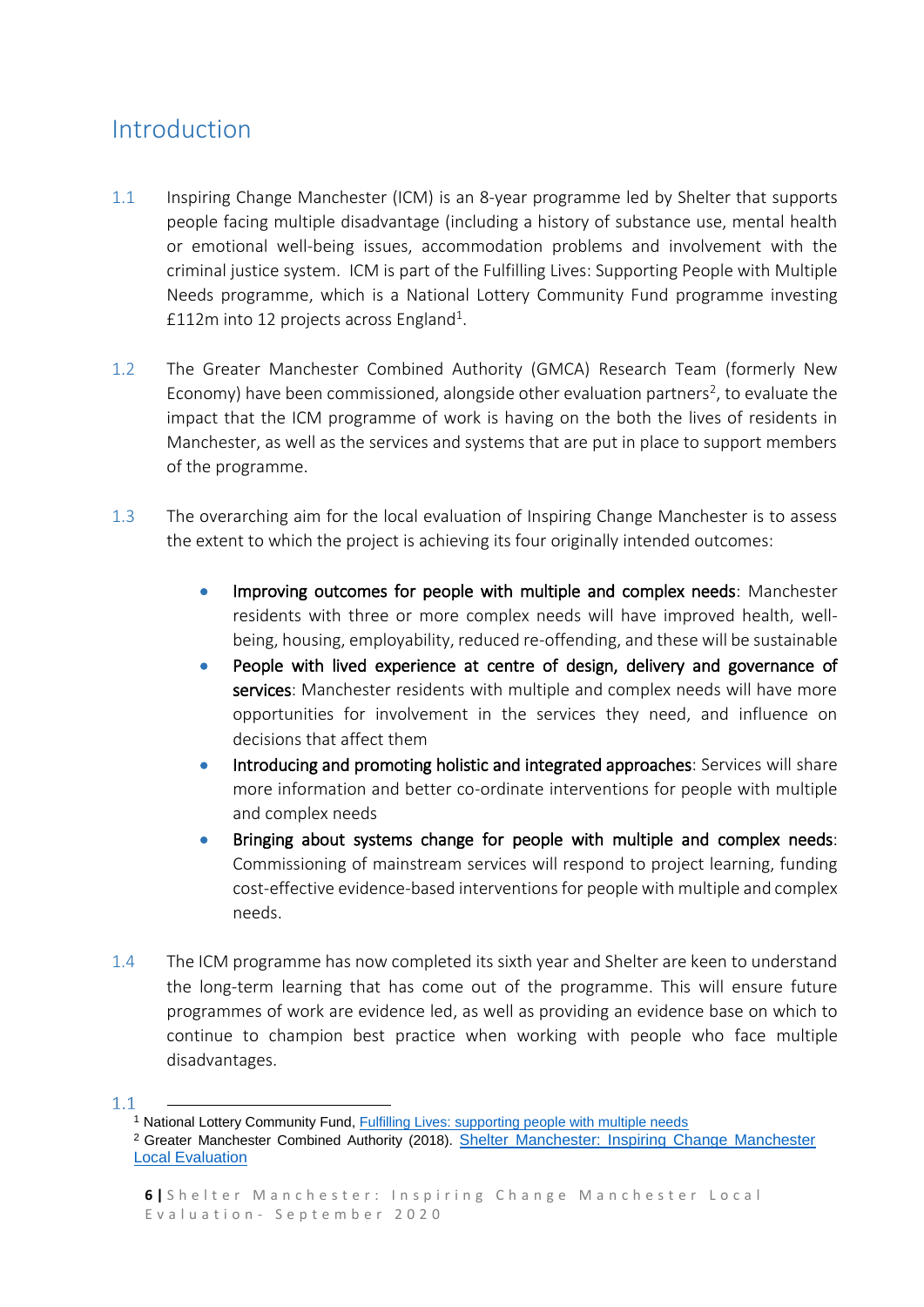Previous evaluations completed by the GMCA have illustrated a potential for the ICM programme to have a positive impact on the reduction of demand on public services with the potential to save money to the public purse. There is also evidence of significant improvements on a range of outcome measures the longer a person has been engaging with the ICM programme<sup>2</sup>; this has been further supported by Shelter's move to a 'membership model' whereby, once a person has registered on the programme they remain a member, removing the barrier of having to be referred back in to the service at a later date.

- 1.5 To build on the work of previous evaluations, the GMCA Research Team were commissioned by Shelter to complete a further follow up evaluation of years 5 and 6 of the ICM programme. This would be designed to meet Shelter's stated outcomes 1 and 4. The evaluation would form two parts:
	- Core ICM programme benefits tracking and monetisation over the lifetime of the programme
	- A deep dive evaluation of the Shelter Peer Mentoring Scheme
- 1.6 This report details the evaluation of the work completed in these areas.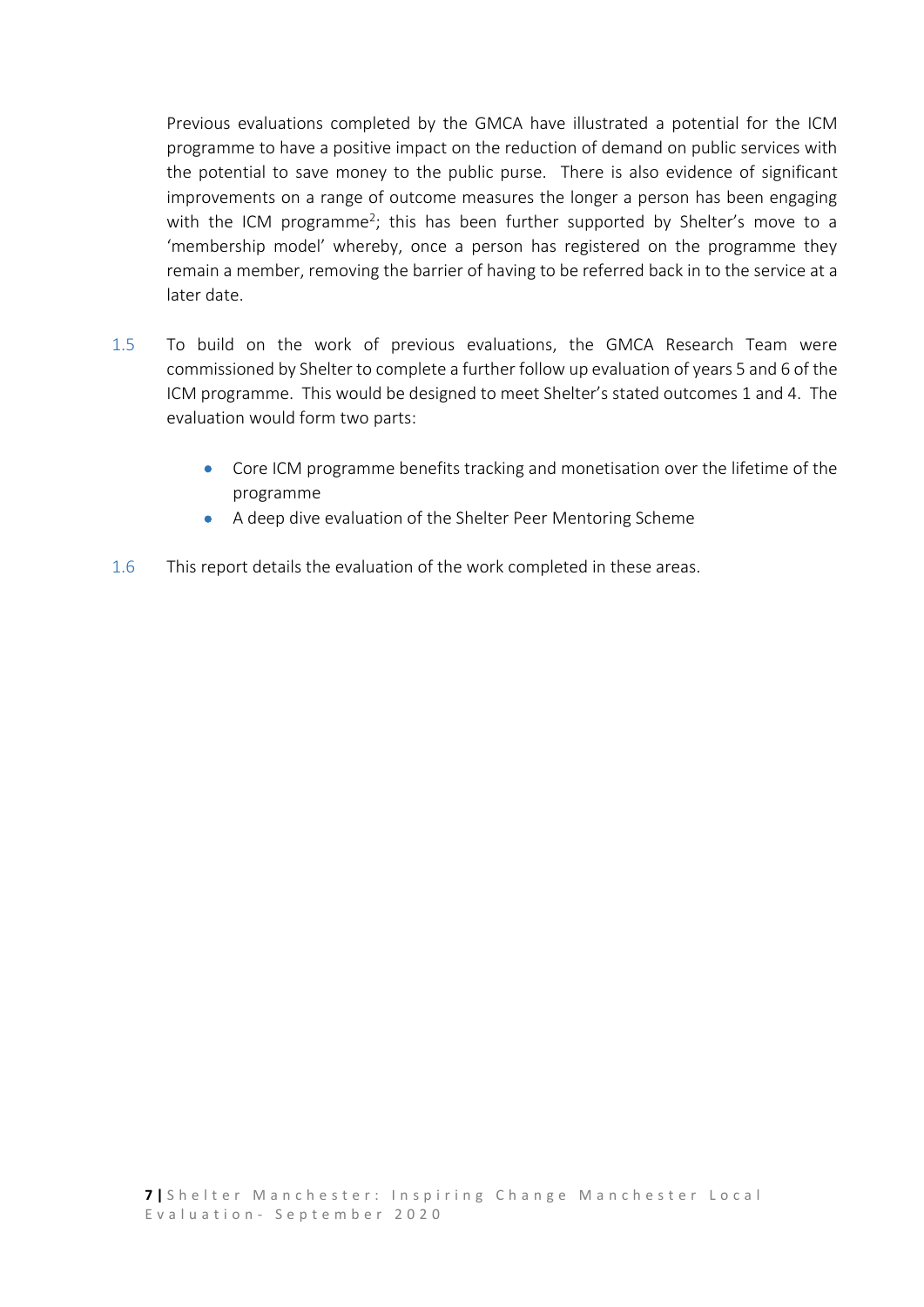# <span id="page-7-0"></span>**Chapter 2: Inspiring Change Manchester**

Evaluation of Programme Years 5 and 6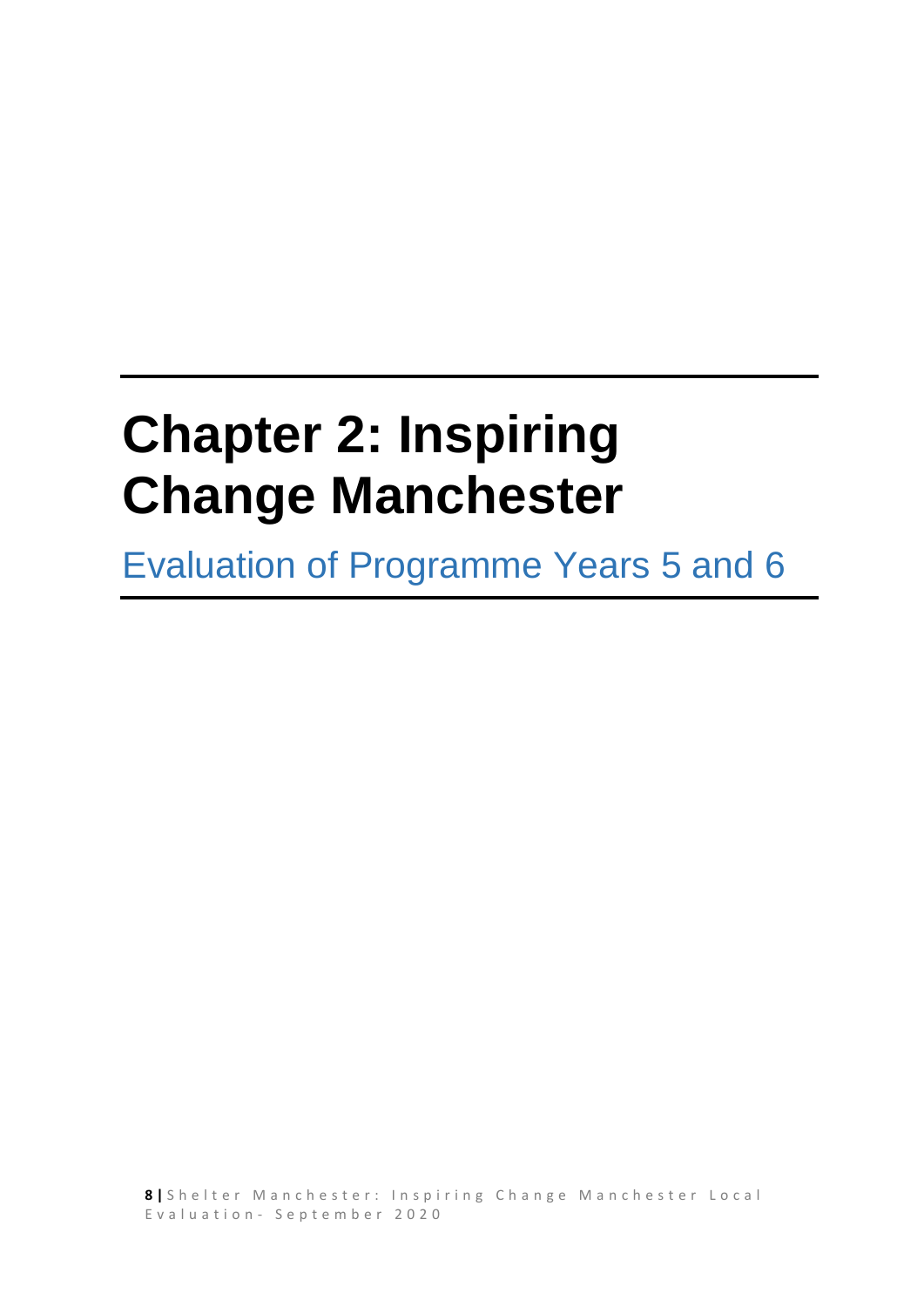## <span id="page-8-0"></span>Introduction

- 2.1 Previous evaluations of the ICM programme have illustrated that there is significant benefit to long term engagement with the project. This has led to Shelter Manchester developing a 'No Wrong Door' approach to remove barriers to engagement<sup>2</sup>. These evaluations of the ICM programme demonstrate the social wellbeing benefits to programme members of engaging with the support service. As well as supporting the ethical case for supporting people facing multiple disadvantages, this also has a fiscal benefit to society as well. The research illustrated evidence of a reduction of demand for high-cost public services (such as the criminal justice service and attendance at A+E), moving programme members into longer term and sustainable support services. The report also highlights the number of programme members engaging in education, training and employment, which is of benefit to both the individual as well as society more broadly.
- 2.2 GMCA's previous evaluation applied a cost-consequence model to the outcome scores of ICM programme members to illustrate any potential impact on public services, including how the use of services has changed for members of the programme. This model demonstrated potential financial savings to public services, particularly in relation to programme member wellbeing, a reduction in demand to health services as well as the financial benefits associated with long term volunteering.
- 2.3 Whilst the cost-consequence model does not consider the 'cashability' of these figures, the fiscal benefits of social wellbeing and employment, training and education are never 'cashable' for any one agency as they are just benefits that are seen by 'the system' as a whole, therefore this money will never be applied to service budgets to reallocate resources or decommission services.
- 2.4 The aim of this evaluation was to consider if the positive findings from the previous report continued over a longer time period.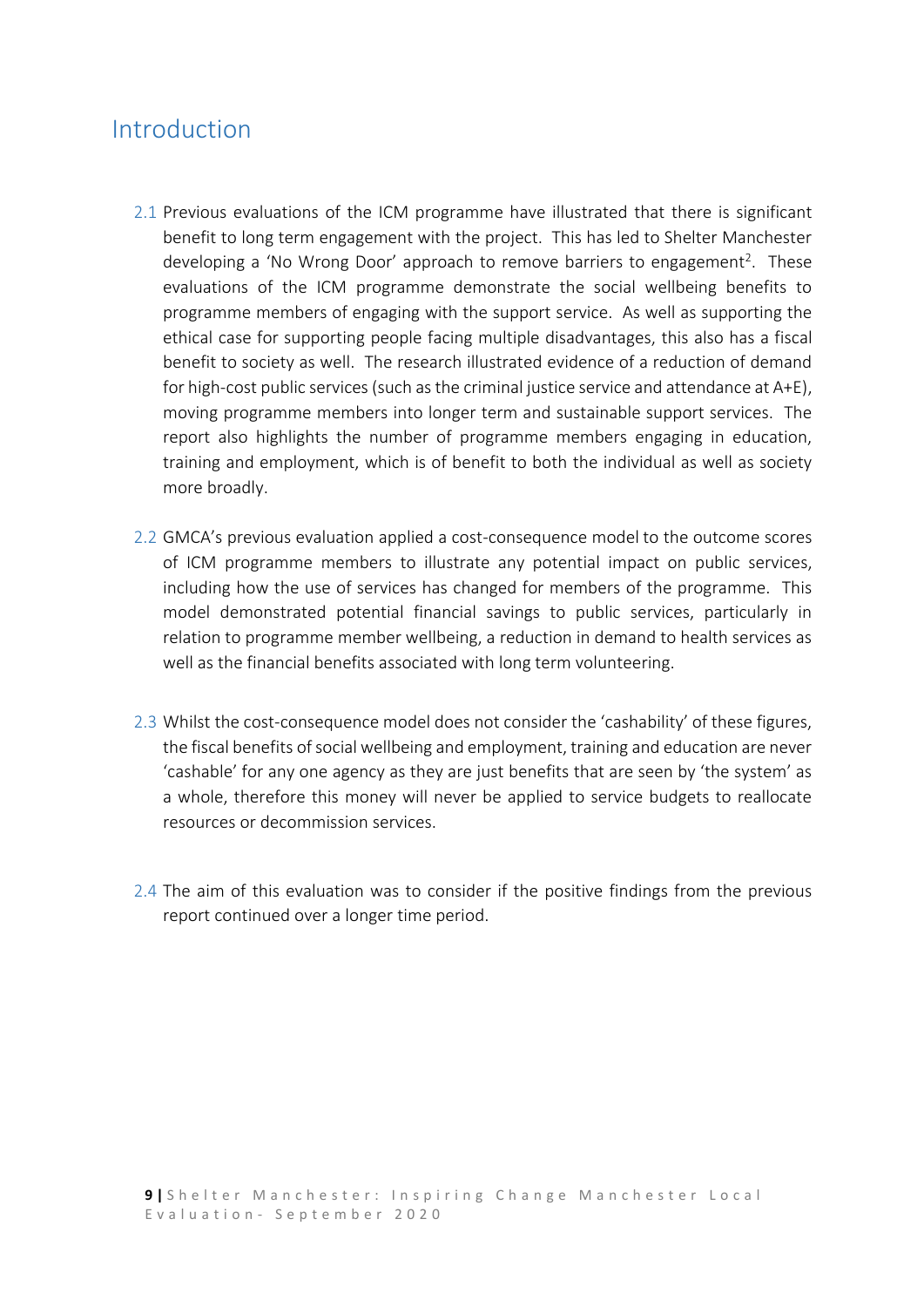## <span id="page-9-0"></span>Methodology

- 2.5 Data Collected between 1 July 2015 and 31st December 2019 was analysed for the purpose of this report (described as the analysis period in this report). Data prior to July 2015 was not considered to be robust enough to be included in the analysis due to significant gaps in the data collection. Additionally, data from 1 January 2020 to 31st March 2020 has not been included in this analysis for data quality reasons.
- 2.6 Shelter collect outcomes information on a range of measures which are included in this analysis:
	- The Homelessness Outcomes Star is used to assess wellbeing and risk factors. A higher score indicates a positive change.
	- New Direction Team (NDT) Assessment (Chaos Index) which focusses on indicators of chaotic lifestyle<sup>3</sup>. A lower score indicates a positive change.
	- Member involvement in employment, education and training
	- Member involvement in mentoring
	- Engagement with other services (including, but not limited to, mental health services, primary care services, drug and alcohol services and engagement with criminal justice agencies).

### <span id="page-9-1"></span>Wellbeing and Lifestyle Indicators of Programme Members

- 2.7 Overall, 374 people have engaged with the ICM programme since its inception in 2014, of whom 356 have engaged within the analysis period and are therefore included in the analysis for this report. Individuals that are very new to the programme (i.e. their first assessment was in Q4 2019/20), those who did not engage for two quarters, or those who have not completed two assessments (and therefore could not change in outcomes) have not been included in the analysis.
- 2.8 Of the 356 who have engaged with ICM during the analysis period, 319 have engaged with ICM over more than one quarter and 274 have completed 2 or more unique Outcome Star assessments, whilst 261 have completed 2 or more unique NDT assessments.
- 2.9 Analysis of the NDT and Homelessness Outcomes Star scores have been undertaken in the following way:
	- Change across all members of the programme over time: this analysis compares the mean score for each outcome every quarter to assess any change over time.

 $1.1$ 

<sup>1</sup> <sup>3</sup> Details of the Homelessness Outcomes Star and NDT Assessment can be found elsewhere<sup>2</sup> and are therefore not described in this report.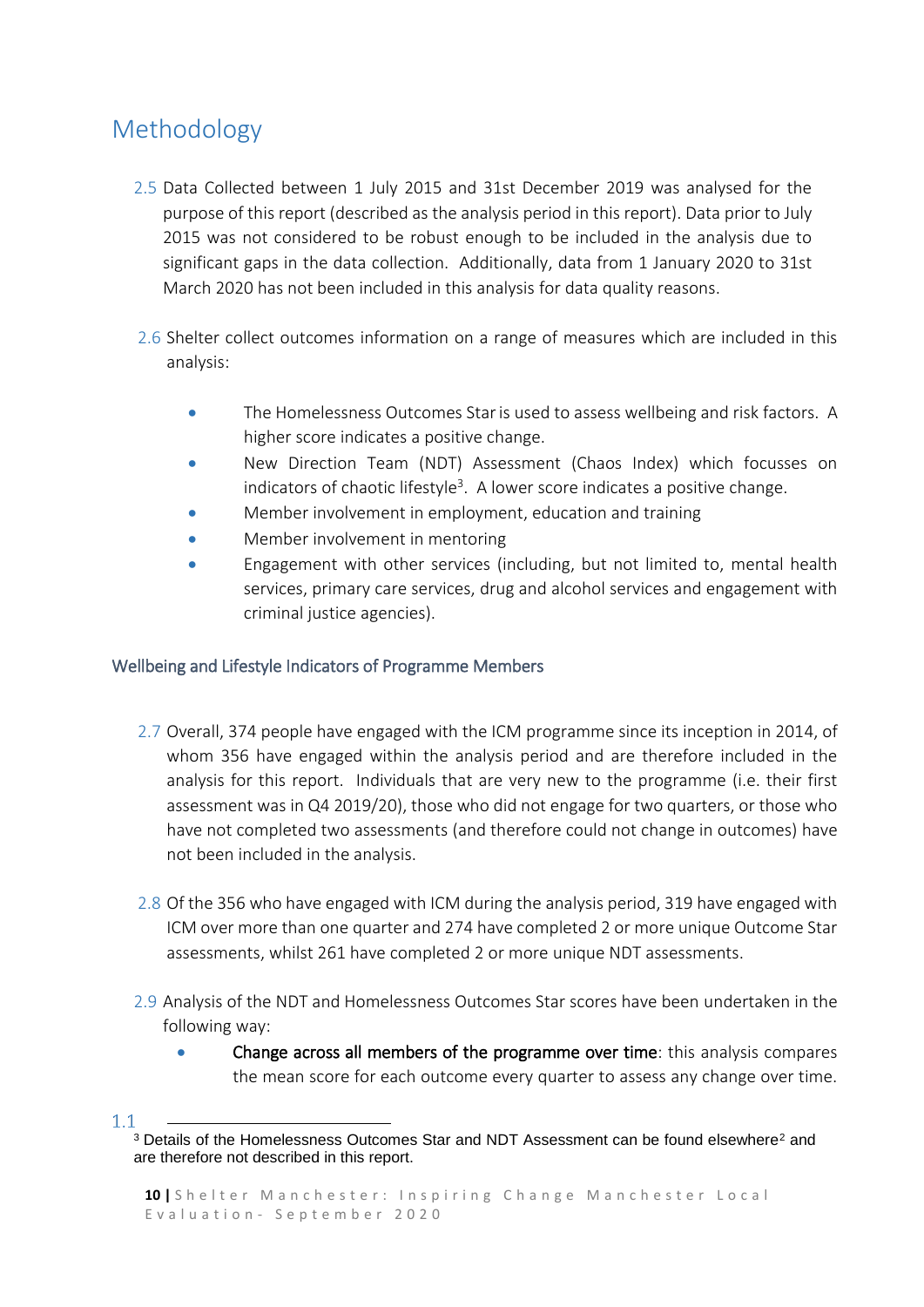Percentage change over the period is calculated from the change in total average score between the first reporting period (Q2 2015/16) and the last reporting period (Q3 2019/20) for each outcome. A comparison is made across all members over time as well as comparing individual initial and final scores.

• Change over time by length of engagement with the programme: this involves considering the length of time that an individual has engaged with the programme, with the length of time being measured by the number of quarters between the first and last engagement. This differs from the previous evaluation due to ICM moving onto a 'membership model', whereby service users do not disengage and reengage from the programme. Change is measured by comparing the first and last recorded scores, with these then being aggregated to the means for the groupings by length of engagement.

#### <span id="page-10-0"></span>Cost Consequence Analysis of the ICM Programme

- 2.10In order to provide evidence of the potential impact of the ICM programme on members' use of public services, a cost-consequence analysis has been undertaken building on the findings of the previous ICM evaluation report<sup>2</sup>. The aim of this was to estimate the potential annual savings to certain public services as a result of people engaging with the ICM programme. Consideration is also made to the overall public value benefit generated by the ICM programme in terms of any changes in wellbeing experienced by programme as well as changes seen in members accessing education, training and employment.
- 2.11Savings and public value figures have been derived using the GMCA Unit Cost Database<sup>4</sup>, New Economics Foundation<sup>5</sup> and the HACT Social Value Bank<sup>6</sup>. These figures are in the form of a cost of an intervention (e.g. the cost of an eviction). They have then been applied to the data collected from the, providing an estimate of savings or benefits of a certain intervention.
- 2.12The New Economics Foundation's estimates the benefit of improved wellbeing across the following areas: reduced isolation, positive functioning and emotional wellbeing. The Outcomes Star outcomes have been used as proxy measures of these indicators of wellbeing (see Table 1 for list of mapped indicators). The mean change in score has been used to estimate the potential annual public value benefit of the wellbeing changes seen by members of the programme.
- $1.1$

**-**

<sup>4</sup> GMCA (2018). *Cost Benefit Analysis and Evaluation.* Available at https://www.greatermanchesterca.gov.uk/info/20175/research/155/research\_cost\_benefit\_analysis\_and\_evaluation

<sup>5</sup> New Economics Foundation (2009), *National Accounts of Wellbeing: Bringing real wealth onto the balance sheet*. London, UK: New Economics Foundation

<sup>6</sup> HACT (2018). *Social value bank.* Available at https://www.hact.org.uk/social-value-bank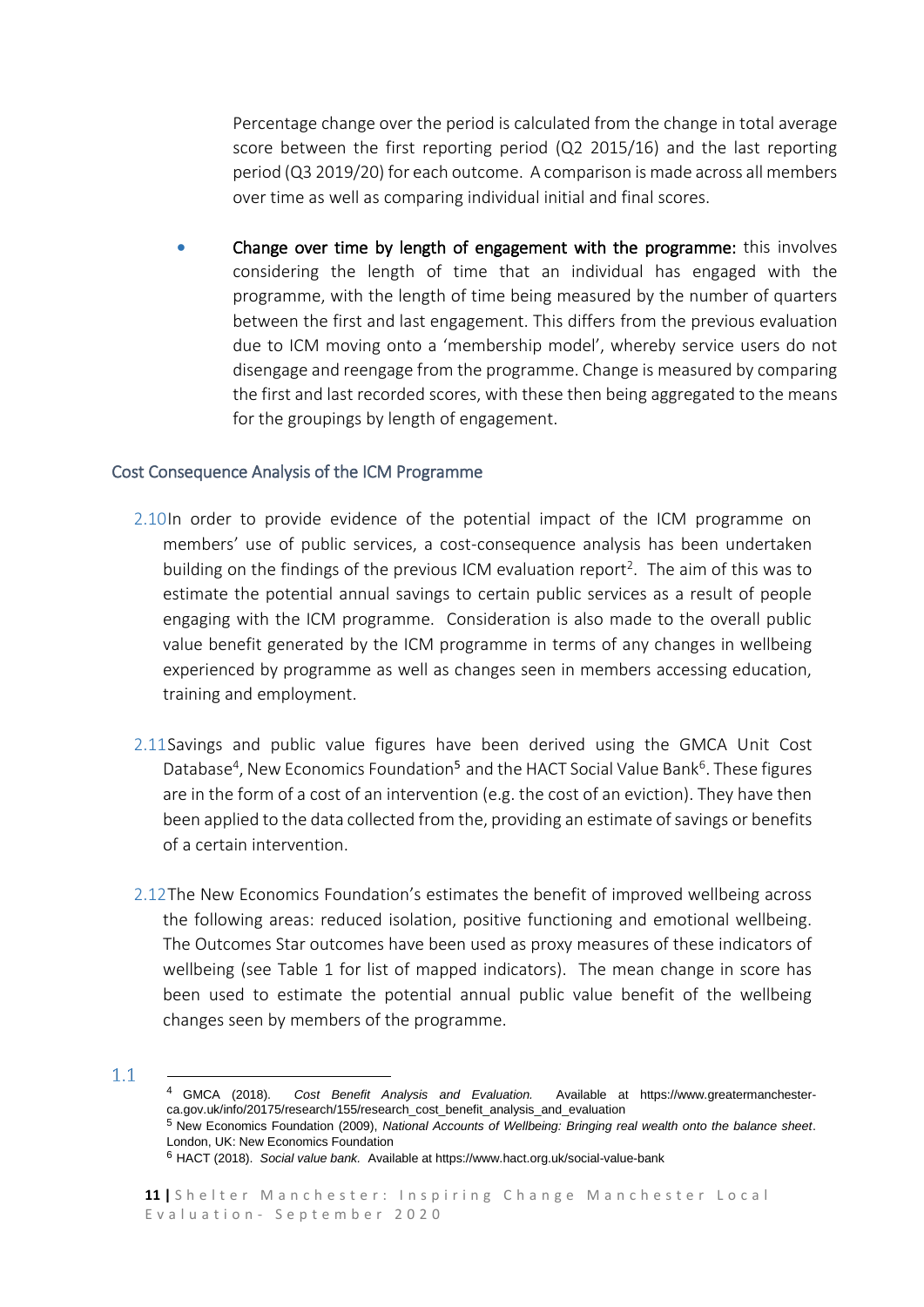*2.13Table 1: New Economics Foundations indicators of improved wellbeing mapped against the relevant outcomes in the Homelessness Outcomes Star*

| <b>National Accounts of Wellbeing</b><br>outcome         | Outcomes Star proxy outcome                                                                   |
|----------------------------------------------------------|-----------------------------------------------------------------------------------------------|
| Reduced isolation                                        | Social networks and Relationships                                                             |
| Positive functioning (autonomy,<br>control, aspirations) | Meaningful use of time<br>Motivation and taking responsibility<br>Self-care and living skills |
| Emotional well-being                                     | Emotional and mental health                                                                   |

- 2.14For the purposes of this analysis, data was used from the 274 programme members who had completed two or more Outcomes Star assessments. The overall average improvement in certain outcomes has been used to model potential savings of the programme.
- 2.15It is important to note that this analysis purely provides an indication of areas where public service use may reduce and does not model for the displacement of demand to other services.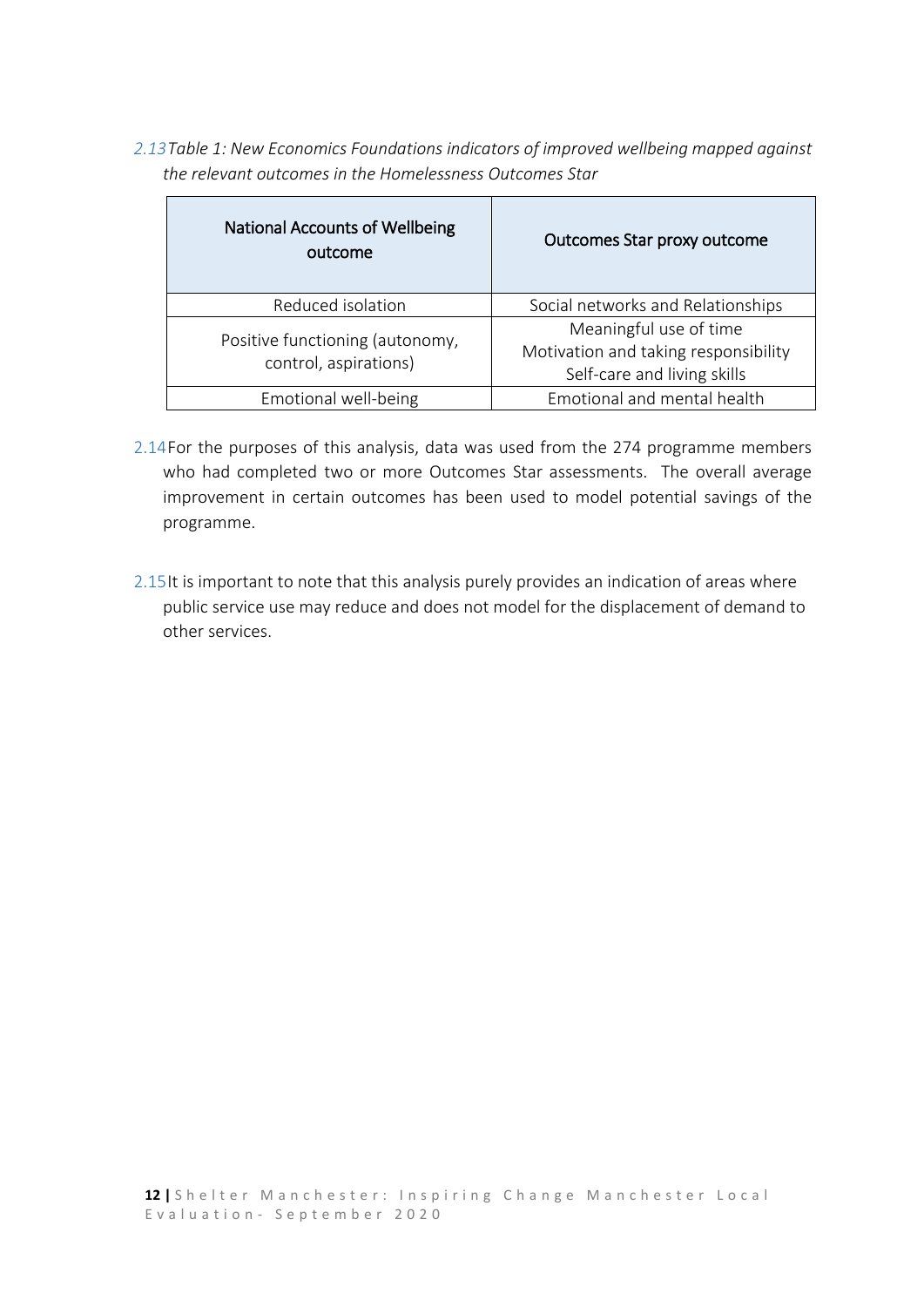## <span id="page-12-0"></span>Findings

#### <span id="page-12-1"></span>Change across all members of the programme over time

- 2.16When comparing the initial recorded score and final recorded score for the Outcomes Star assessments, statistically significant improvements are seen for all 10 outcome measures across the cohort (all *ps*<.001) (see Figure 1). The outcomes where the biggest percentage increases are seen are 'Managing Tenancy and Accommodation', 'Meaningful Use of Time' and 'Emotional and Mental Health' (all showing a 43% increase across the analysis period).
- 2.17In the previous evaluation report, the largest percentage increase seen in the outcome of 'Managing Tenancy and Accommodation', however, the percentage increase has now reduced (previously a 64% increase was reported). 'Managing Money', 'Drugs and Alcohol Misuse' and 'Meaningful Use of Time' all increased by 47% in the previous report, however, smaller increases in the 'Managing Money' and 'Drugs and Alcohol Misuse' are reported in the current analysis period (both increased by 37% during this analysis period compared to both improving by 47% over the previous time period).
- 2.18The smallest percentage improvement wasseen in the 'Offending' outcome, with a change of <1% over the analysis period. This is similar to the findings of the previous evaluation, where 'Offending' was the only Outcome score to experience an overall decrease of the analysis period. However, this is likely to be due to the fact that the average score on the 'Offending' outcome is consistently higher than all other outcomes and, therefore, is likely to be demonstrating a 'ceiling effect' where a score starts high, which makes it difficult to improve.
- 2.19In the previous period, 'Physical Health' saw the second lowest percentage increase (25%); however, this has improved to a 32% increase during the analysis period. 'Motivation and Taking Responsibility' and 'Self Care and Living Skills' show the lowest increases in the current analysis period (24% and 19% increases).
- 2.20The number of Outcome Stars completed has reduced overtime, going from an average of 89 Stars completed in the first three quarters compared to 43 completed in the final three. This has implications as the Outcomes scores in the final three quarters represent a much greater number of members than the first three quarters as the programme has grown; therefore, the final Outcomes Scores may not be representative of the members on the ICM programme.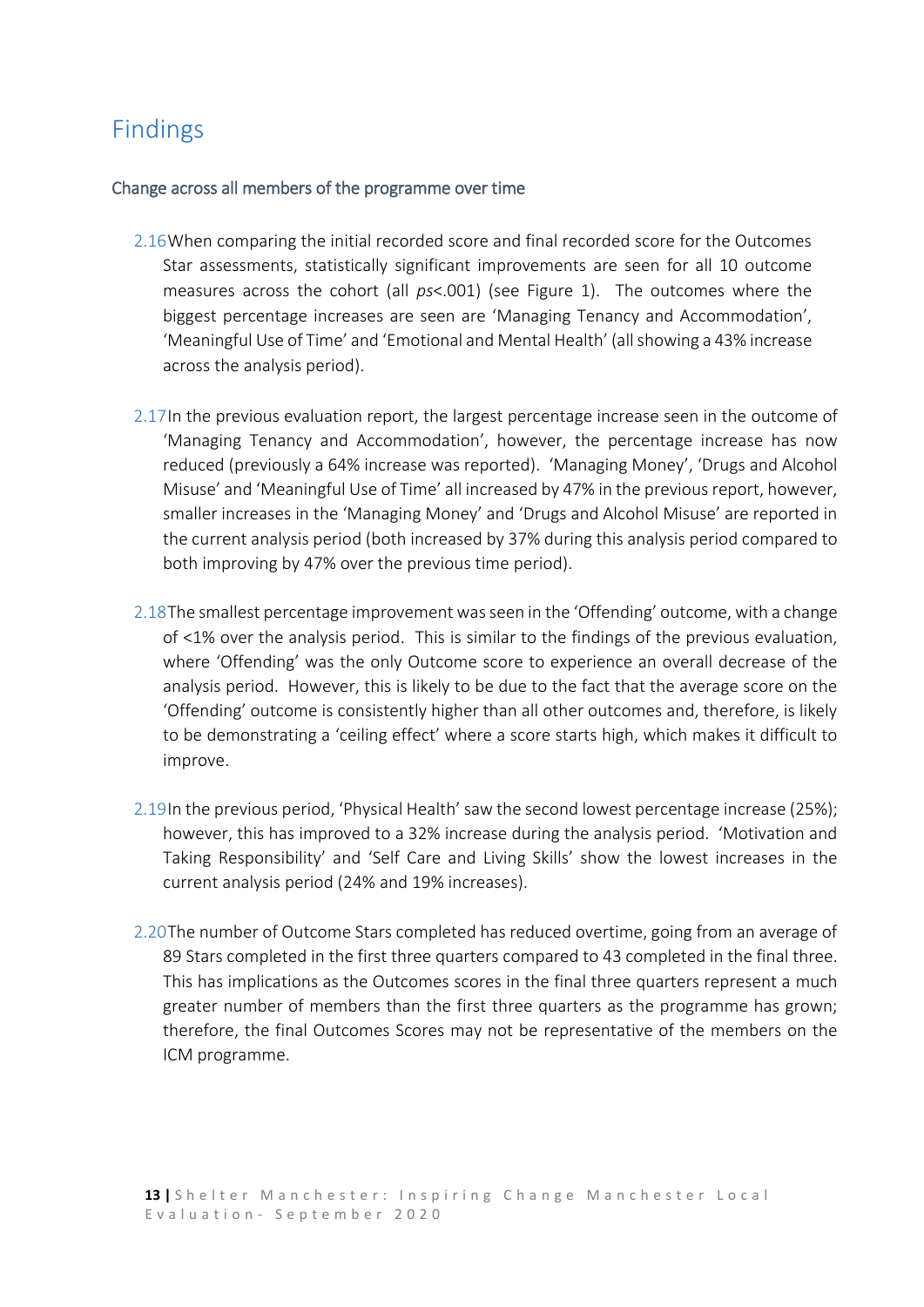

*Figure 1: Mean ICM programme member Outcome Star scores by indicator. Each bar represents one quarter from Q2 2015/16 to Q3 2019/20*

2.21There is little evidence to suggest that there is any substantial change across any of the NDT assessment outcomes. 8 of the 10 outcomes show a very marginal downward trend overtime, but this is <1 outcome point for all indicators. Two outcomes, intentional and unintentional self-harm, show a slight upwards trend over time. However, again this is <1 outcome point for both indicators (see Figure 2).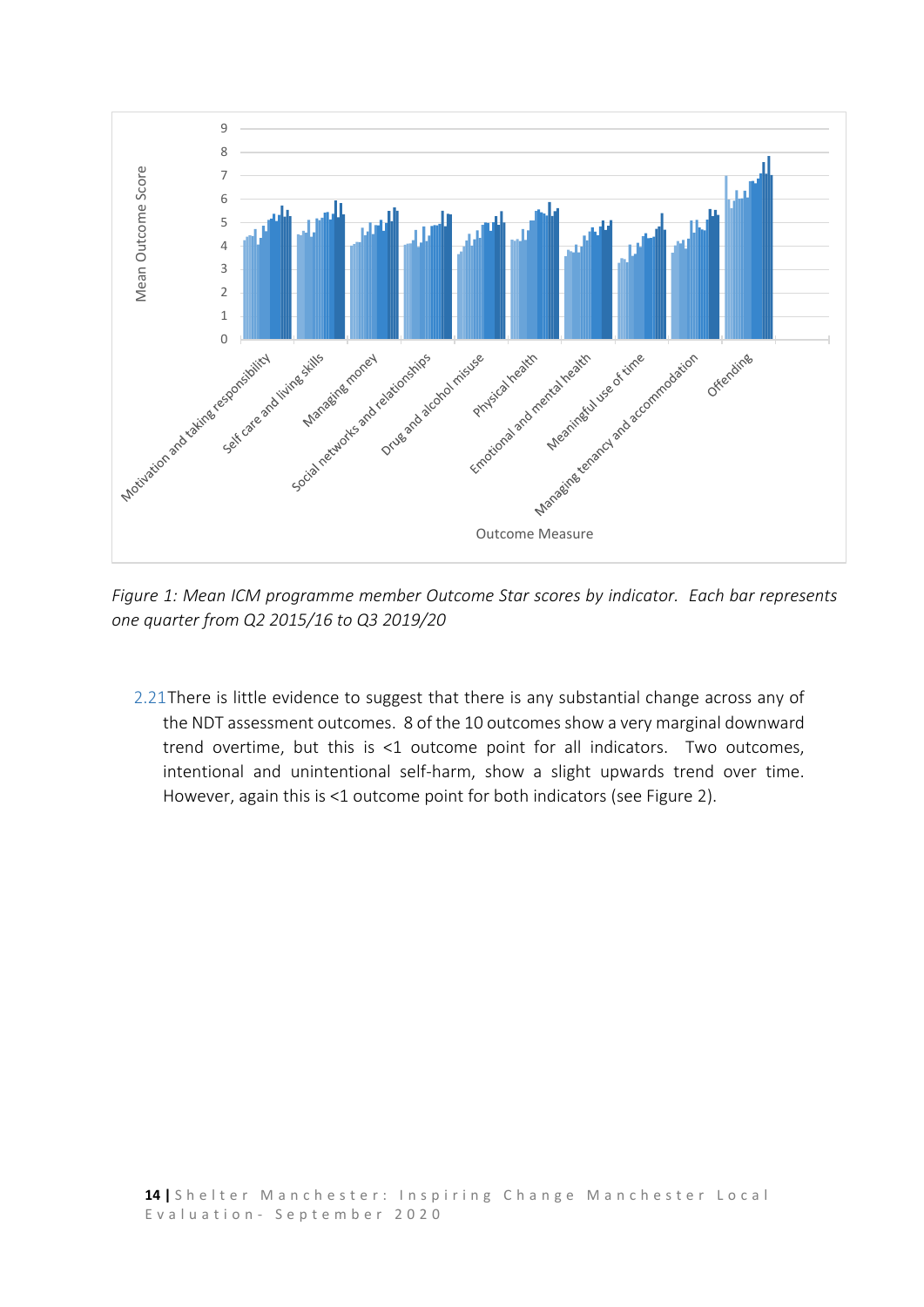

*Figure 2: Mean ICM programme member NDT assessment scores by indicator. Each bar represents one quarter from Q2 2015/16 to Q3 2019/20*

#### <span id="page-14-0"></span>Comparisons between Members' Initial and Final Scores

- 2.2279% of all programme members saw an increase between their first and final score on the Homelessness Outcomes Star. Overall, there was a statistically significant mean increase of 48% between the mean first total score (34.4) and the mean last score (51). Where programme members had a lower total final score than their total initial score, this was, on average 5.7 points (15%) lower at the final score than the initial.
- 2.23A large, statistically significant increase has been seen between the first and last score across all Outcome Star measures (all *p*s<.001). The largest increase can be seen in the 'Managing Tenancy and Accommodation' outcome, with a 71% increase between the mean first score (2.9) and last scores (5). 'Offending' showed the smallest proportional increase of 29%, from a mean first score of 5.3 and a mean last score of 6.8; although as discussed previously is likely to be impacted by a 'ceiling effect'.
- 2.24Across all programme members there was a 22% decrease between mean first (27.2) and mean last overall NDT score (21.1), with all measures showing statistically significant decreases (all *p*s<.001). The largest decreases were in the outcomes for 'Risk to Others' (30% decrease), 'Housing' (29% decrease) and 'Intentional Self-Harm' (26% decrease). 'Alcohol and Drug Abuse' saw the smallest decline (18% decrease), followed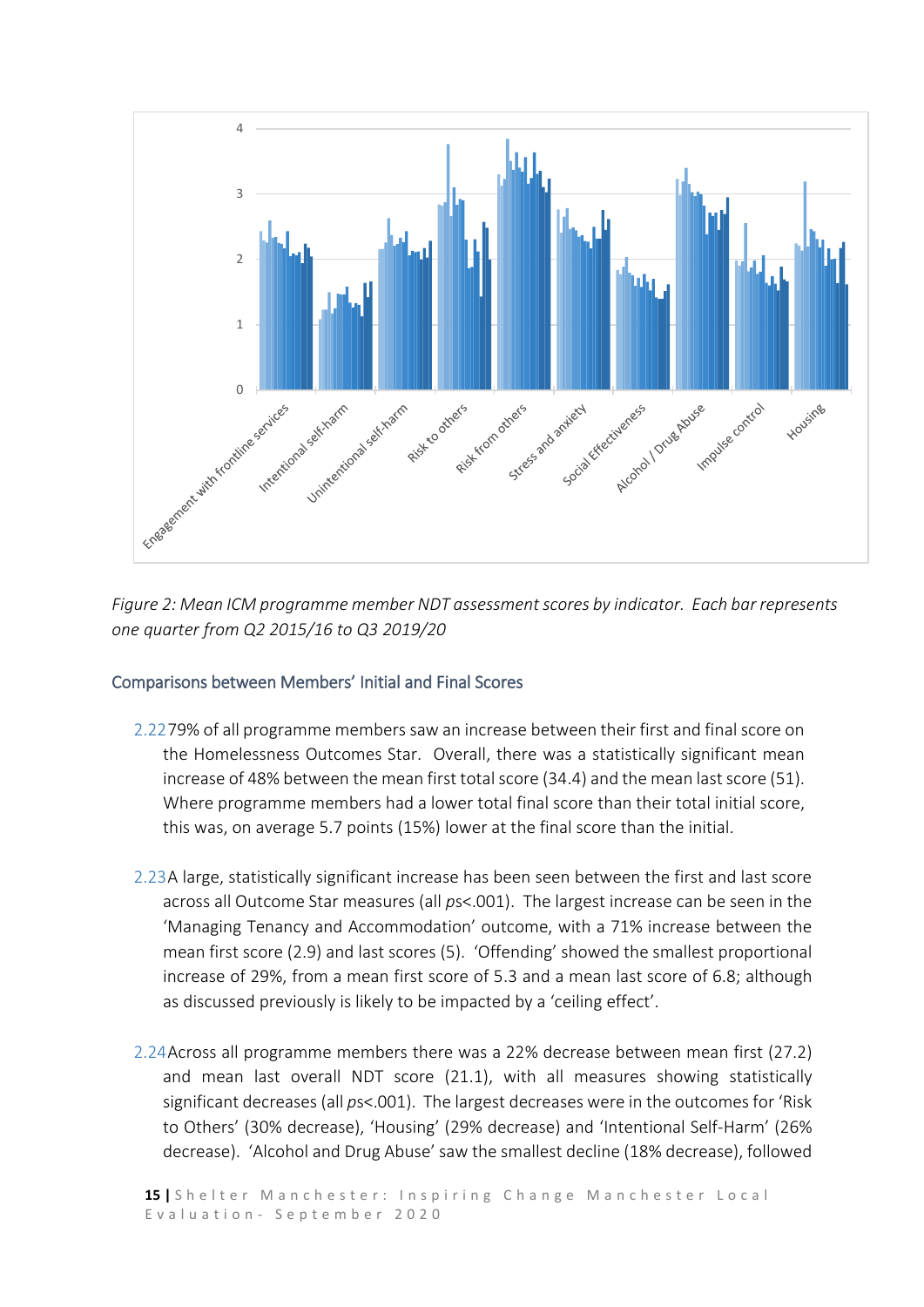by 'Stress and Anxiety' (19% decrease) and then 'Unintentional Self-Harm' (20% decrease).

- 2.25An overall a statistically significant improvement can be seen over in overall Outcome Star score the longer that a person engages with the ICM programme (*p<*.001). There is a clear incremental increase overtime with the exception of those engaging for between 31 and 36 months, which sees a statistically significant decrease in Outcome Star score (*p*<.05); however, there are only 10 people in this group so the figure may be unreliable (see Figure 3). Statistically significant improvements can be seen between people that have engaged with the programme for:
	- Less than six months and 7-12 months (*p*<.05)
	- 7-12 months and 13-18 months (*p*<.01)
	- 31-36 months and 36+ months (*p*<.01)

2.26There is no difference in outcome score between people that have engaged with the programme between 13 months and 30 months.



*Figure 3: Differences in the percentage change in the overall Outcome Star score for programme members who have been engaging with the ICM programme for different lengths of time*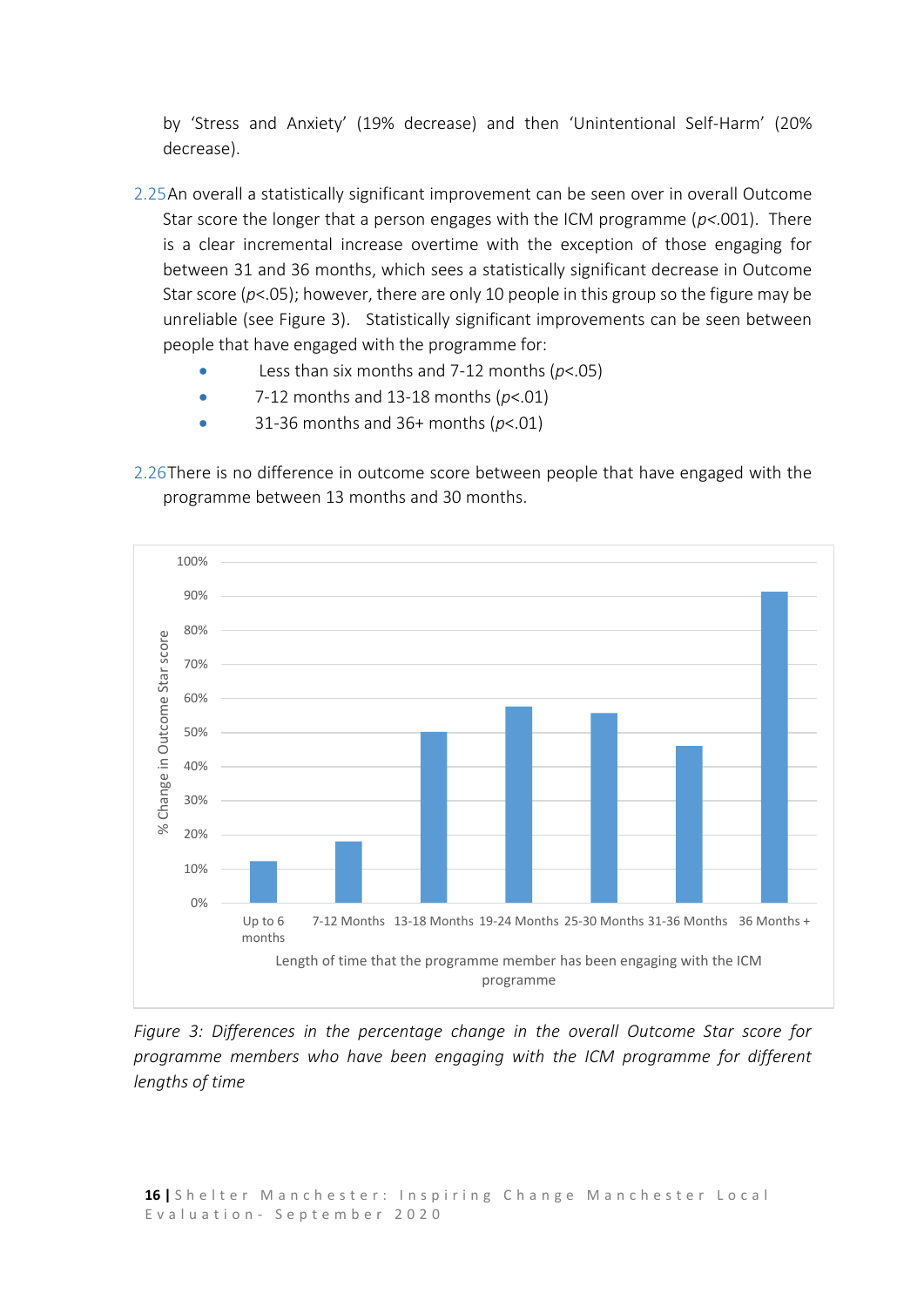- 2.27The difference between mean first and last overall Outcomes Star scores for those who have engaged with the ICM programme for more than 36 months (n=49) is large across all measures (see Figure 4). The largest proportional change in this group was in the 'Managing Tenancy and Accommodation' outcome (an increase of 129% and 3.8 points on the Outcomes Star scale). The smallest increase wasseen in the 'Offending' outcome (61% increase and 3.2 points on the Outcomes Star scale).
- 2.28In comparison for those who are new to the ICM programme and have only engaged for up to 6 months (n=18), changes in the total Outcome Star Score was far less pronounced. The largest improvement was seen in the "Emotional and Mental Health' (an increase of 29% and 1.1 point on the Outcomes Star scale). The 'Offending' outcome saw no change at all (see Figure 4.



*Figure 4: Comparison of initial and final Outcomes Star scores between programme members who have been engaging with the ICM programme for less than six months and those that have been engaging for 36+ months.*

- 2.29When accounting for the length of time engaged with ICM, programme members who have engaged with ICM for more than 36 months demonstrated the largest decrease in their overall NDT score (38%). In comparison, those who have engaged with the programme for between 7 and 12 months have seen the smallest decline in overall NDT scores (6% decrease). This differs from the changes in the overall Outcome Star scores, where those who had only engaged with ICM for up to 6 months saw the smallest improvement (see Figure 5).
- 2.30An overall statistically significant improvement can be seen in overall NDT assessment score the longer that a person engages with the ICM programme (*p=*.001) (see Figure 5). Unlike with the Outcome Star scores, there is a less clear pattern of incremental improvements as people engage for longer. There is a statistically significant increase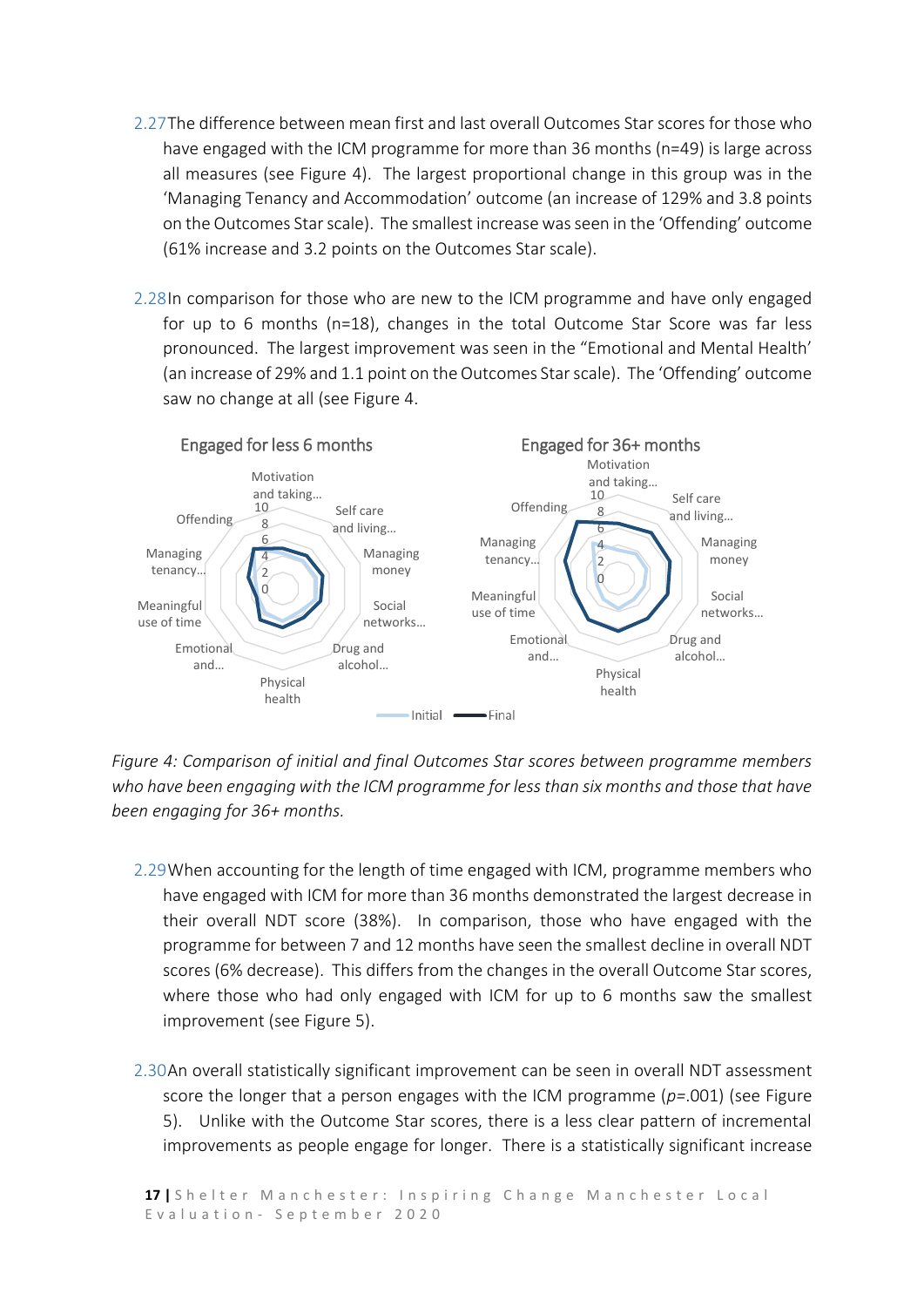in scores (representing an increase in chaotic behaviour) between those engaged for less than six months and those engaged for 7-12 months (*p<*.05), the scores then show a statistically significant decrease (representing a decrease in chaotic behaviour) over the next two time periods (both *ps*<.05) before levelling off.



2.31There is no incremental difference in NDT assessment score between people that have engaged with the programme longer than 24 months.

*Figure 5: Differences in the percentage change in the overall NDT assessment score for programme members who have been engaging with the ICM programme for different lengths of time*

2.32The difference between the initial mean NDT assessment score and final mean NDT assessments scores for programme members who have engaged for over 36 months is relatively large across all outcome measures (see Figure 6). The largest decrease is seen in the 'Housing' outcome (a 60% decrease), this is then followed by 'Risk to Others' (53%). Meanwhile the smallest decrease is seen in the 'Risk from Other' outcome (28% decrease), 'Stress and Anxiety' (31% decrease) and 'Unintentional Self-Harm (32% decrease).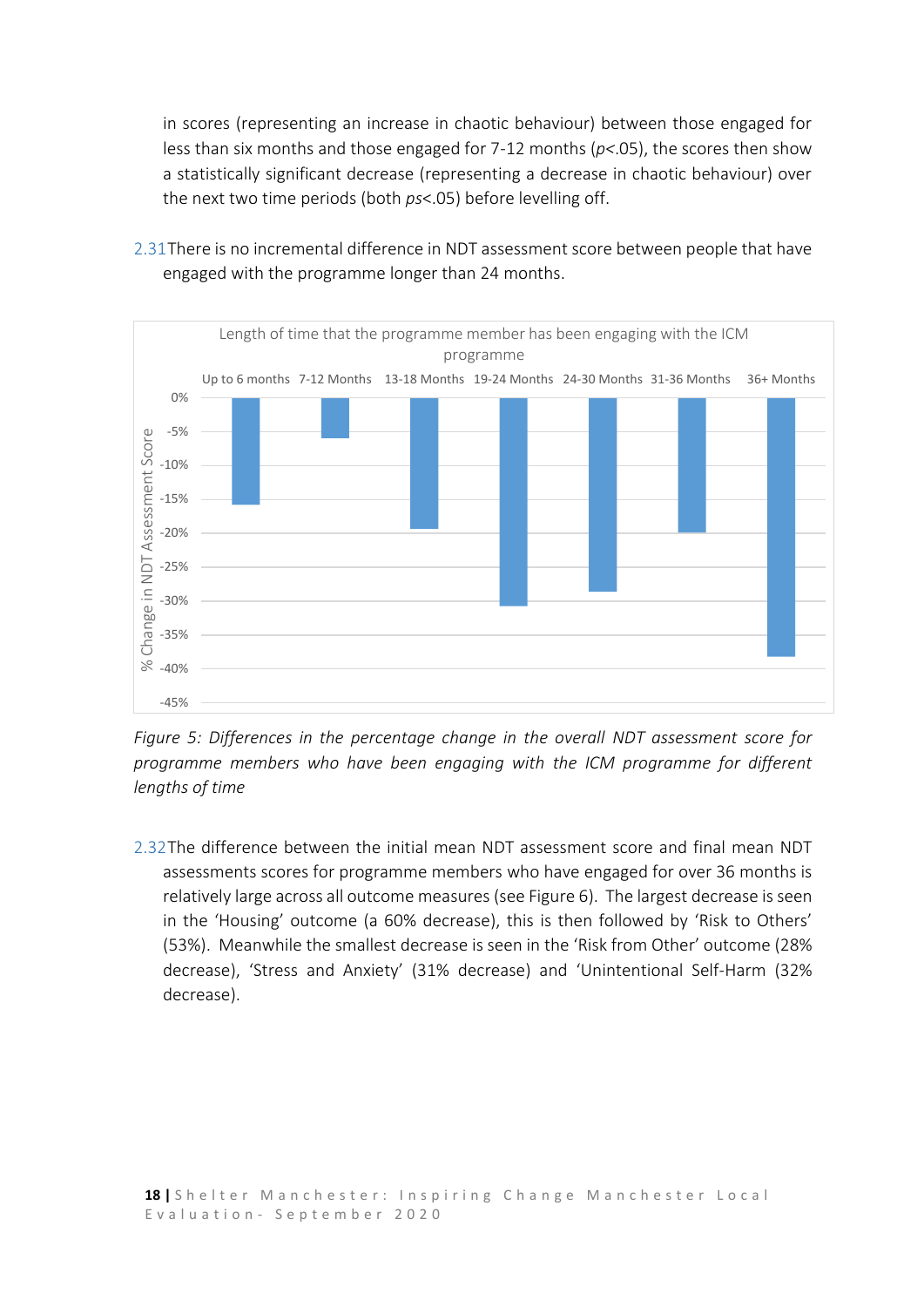

*Figure 6: Comparison of initial and final NDT assessment scores between programme members who have been engaging with the ICM programme for less than six months, 7-12 months and those that have been engaging for 36+ months.*

2.33When the programme members are divided into groups based on the length of time that they have been engaging with the wider ICM programme, not all groups of engagement experience a decrease in their scores across of NDT measures. Those who have engaged with ICM for 31-36 Months experience an average 86% increase in their mean score on the 'Unintentional Self-Harm' outcome and an average 14% increase in their mean score on the 'Impulse Control' outcome. However, this is a relatively small group with only 10 individuals engaging for between 31-36 Months. Those who have been engaging with ICM for up to 6 months experience an average 45% increase in their mean score on the 'Social Effectiveness' outcome and an average 29% increase in their 'Risk from Others' outcome. However, similar to those who have engaged with ICM for 31-36 Months, this is a small cohort, with only 14 individuals in this cohort.

#### <span id="page-18-0"></span>Cost Consequence Analysis of the ICM Programme

2.34The cost-consequence analysis models the potential savings to public services across the course of the ICM programme to date. Table 2 estimates the potential Impact of ICM on housing services, health services and drug and alcohol services. The analysis reveals a positive potential financial impact of ICM on housing services, health services and drug and alcohol services as a result of a proportionate reduction in evictions, hospital admissions, mental health inpatient admissions as well as a reduction in use of face-to-face drug and alcohol services.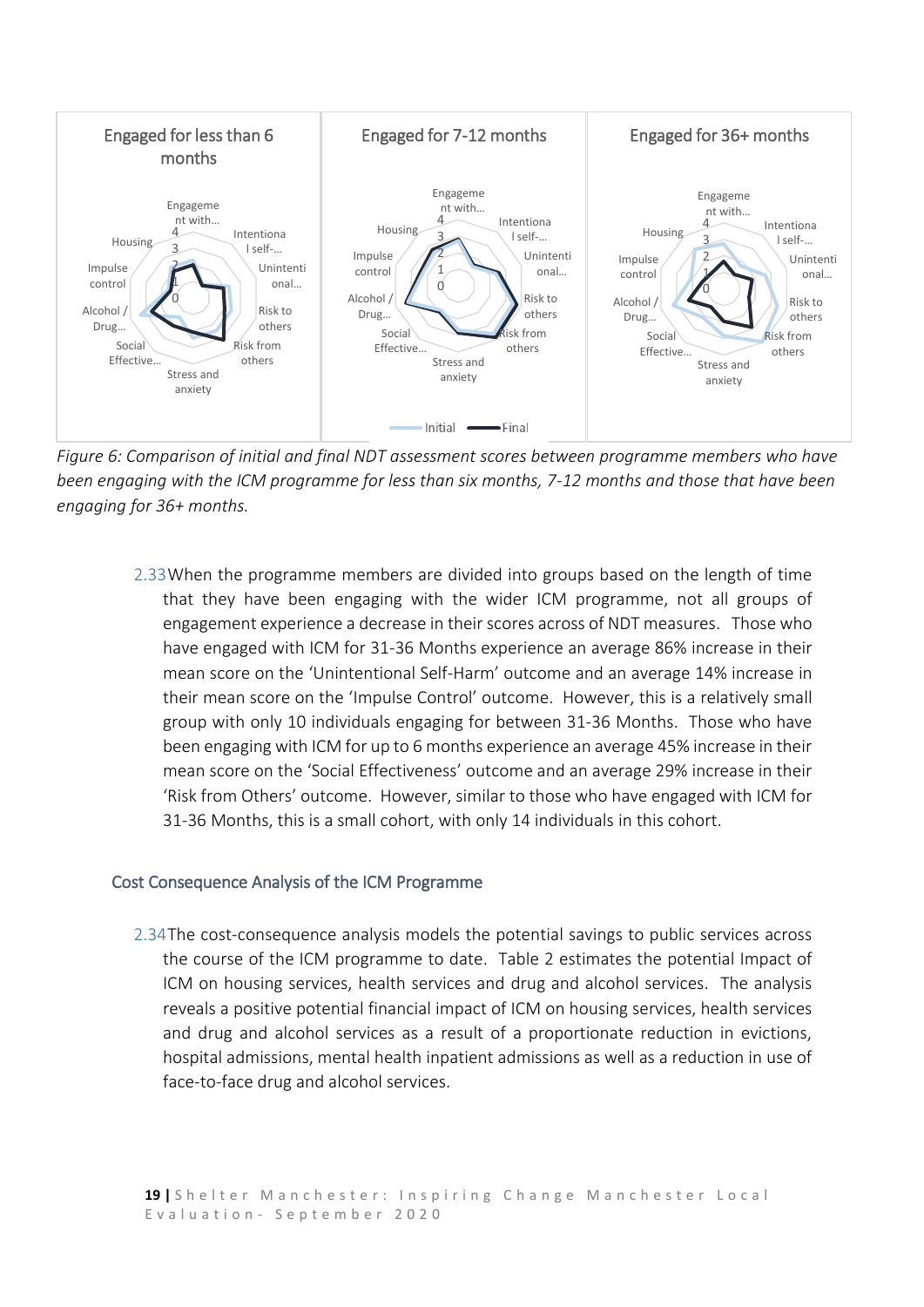*Table 2: Potential cost savings to housing, health and substance misuse services as a result of engaging with the ICM programme. \* The analysis includes a 15% deadweight<sup>7</sup> for all measures with the exception of Drug and Alcohol Services (where a 20% deadweight was applied due to previous findings<sup>2</sup> indicating a large relative increase in), to reflect the fact that people may have used these services without the ICM programme intervention. An Optimism Bias<sup>8</sup> of -25% was also applied for all measures apart from Drug and Alcohol Services (where -50% was added due data quality reasons), to account for inconsistencies in the data collection.* 

| Public Service Area                                                                          | <b>Potential Cost</b><br>Reduction* |
|----------------------------------------------------------------------------------------------|-------------------------------------|
| Housing: Evictions                                                                           | £62,484.96                          |
| Health Services:<br><b>Hospital Admissions</b><br>and Mental Health<br>Inpatients Admissions | £53,831.30                          |
| Drug and Alcohol<br>Services: Face-to-Face<br>Services                                       | £13,963.28                          |
| <b>Total potential savings</b>                                                               | £130,279.53                         |

- 2.35The analysis estimates that the ICM programme has potentially saved around £130,000 to public services over the course of the programme to date, in terms of a reduction in use of more costly, reactive services. Due to the nature of the cost-consequence model, it is not possible to describe whether the cost reductions would ever be cashable and allow the reallocation of resources because of the changes to demand.
- 2.36The New Economics Foundations' National Accounts of Wellbeing publication sets out the benefit of improving wellbeing across the following areas: reduced isolation, positive functioning and emotional wellbeing. The Outcomes Star outcomes have been used as proxies for these measures, and the difference between mean first Outcome Score and mean last Outcome Score has been used to estimate the potential annual public value benefit of the wellbeing improvements seen by members of the programme (see Table 3).

 $1.1$ 

<sup>1</sup> <sup>7</sup> Deadweight is an estimation of what would have happened anyway under business as usual <sup>8</sup> Optimism bias is an estimation of how confident we are in the data being accurate More details on deadweights and optimism bias can be found here: https://www.greatermanchesterca.gov.uk/media/1583/cba\_guidance\_020414\_1312\_final.pdf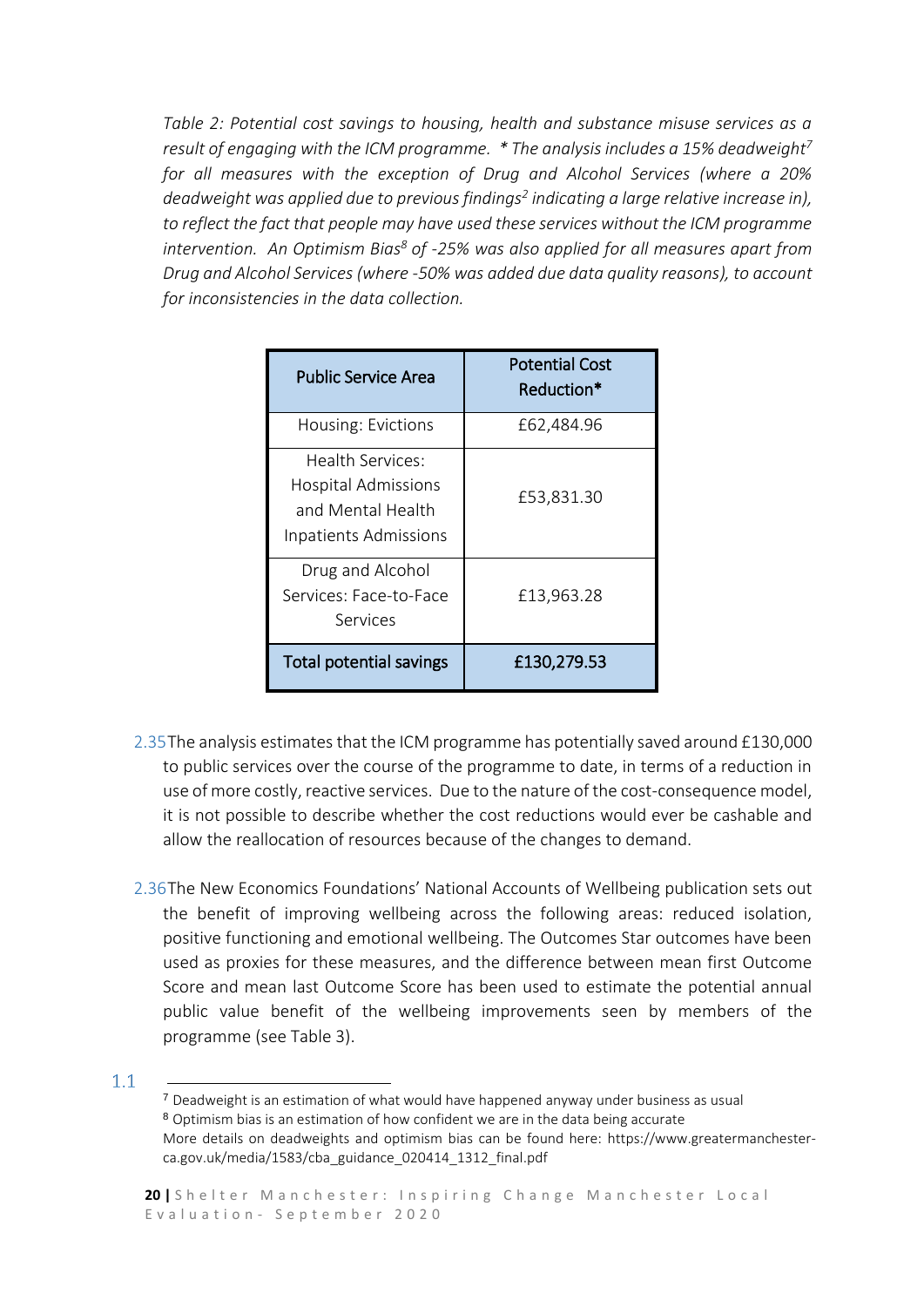*Table 3: Potential public value benefit of improvements to wellbeing over the ICM programme to date. \* The analysis includes a 38% deadweight for 'Reduced Isolation', 35% for 'Positive Functioning' and 25% for 'Emotional Wellbeing' to reflect the fact that people may have used these services without the ICM programme intervention. An Optimism Bias of -25% was also applied, to account for inconsistencies in the data collection.*

| <b>National Accounts of</b><br><b>Wellbeing Outcome</b>     | <b>Outcome Star Proxy</b><br>Outcome                                                                                                  | <b>Potential Public Value</b><br>Benefit* |
|-------------------------------------------------------------|---------------------------------------------------------------------------------------------------------------------------------------|-------------------------------------------|
| Reduced Isolation                                           | Social Networks and<br>Relationships                                                                                                  | £245,022.15                               |
| Positive functioning<br>(autonomy, control,<br>aspirations) | Meaningful use of time;<br>Motivation and taking<br>responsibility; Self-care<br>and living skills (average<br>improvement in scores) | £93,277.02                                |
| Emotional well-being                                        | <b>Emotional and Mental</b><br>Health                                                                                                 | £203,311.60                               |
| <b>Total potential savings</b>                              |                                                                                                                                       | £541,610.77                               |

- 2.37The analysis estimates that the increases seen in Outcome Star Assessments potentially generates around £542,000 in public value benefit over the course of the ICM programme, with reductions in isolation providing the largest potential public value benefit. It must be noted that public value benefits are never 'cashable' for any one agency as they are just benefits that are seen by 'the system' as a whole, therefore this money will never be applied to service budgets to reallocate resources or decommission services.
- 2.38The HACT Social Value Bank figure for the social value of regular volunteering has been applied to the number of programme members who have started or completed regular volunteering activities during the course of the analysis period (total of 58 programme members), to estimate the social value of volunteering generated by ICM (see Table 4).

*Table 4: Social value generated through the volunteering activity of ICM programme members whilst engaging with the programme. \* The analysis includes a 19% deadweight to reflect the fact that people may volunteered without the ICM programme intervention.*

| Number of Regular<br><b>Volunteering Opportunities</b><br>Started/Ongoing/<br>Completed | Average Social Value of<br><b>Volunteering per Person</b> | <b>Total Social Value</b><br>Generated by ICM<br>Volunteering to Date* |
|-----------------------------------------------------------------------------------------|-----------------------------------------------------------|------------------------------------------------------------------------|
| 58                                                                                      | £3.249                                                    | £185,513.56                                                            |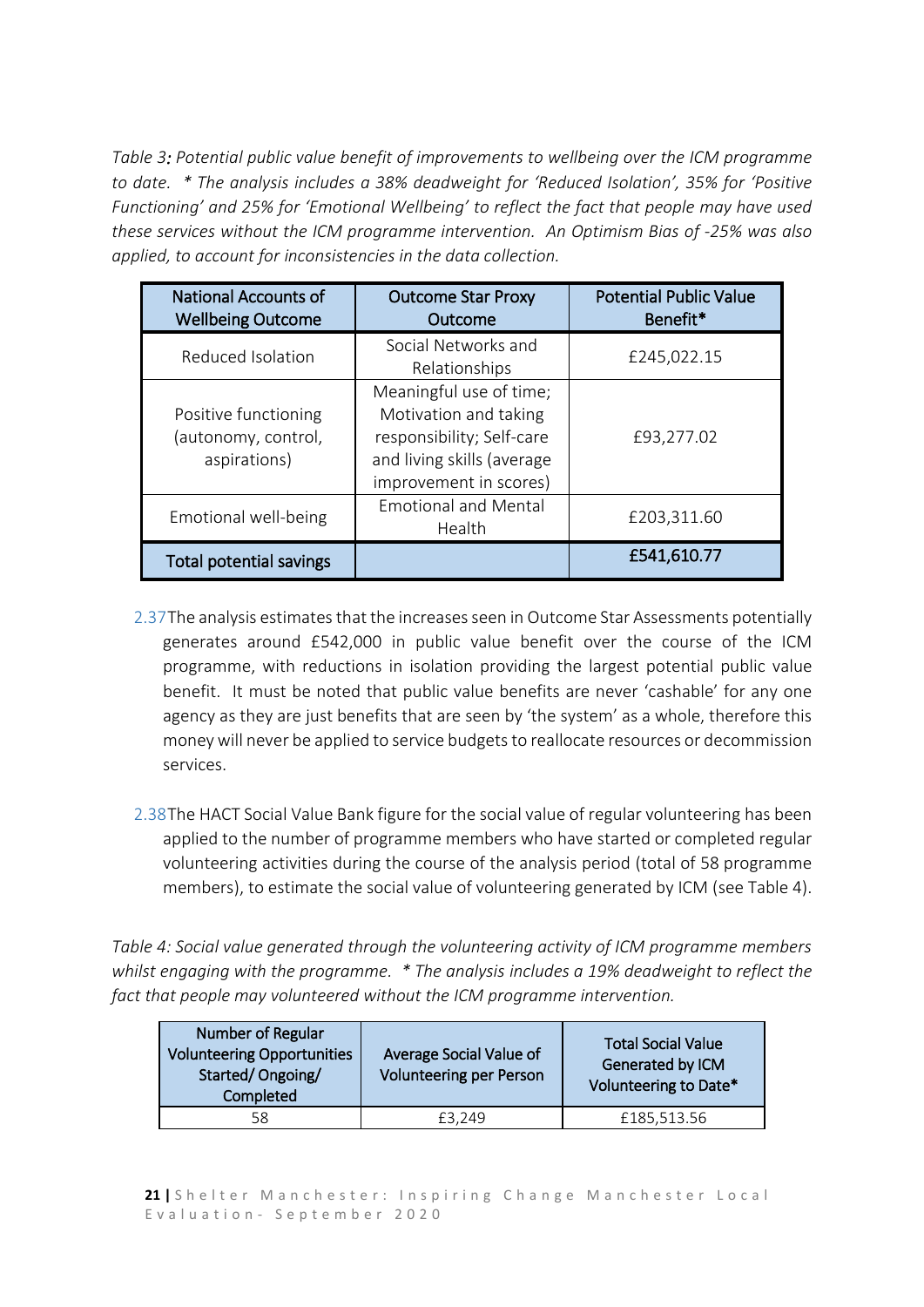## <span id="page-21-0"></span>Conclusions

- 2.39The findings illustrate that the beneficial effects of the ICM programme is not linear and does not simply increase on an upward trajectory over time. This is, perhaps, not surprising, given the complex nature of the cohort, who are likely to have more stable periods and periods that are more chaotic over a period of 3+ years. However, Inspiring Change Manchester has successfully illustrated the benefits of maintaining long term engagement with a cohort that is often considered as 'non-engaging'.
- 2.40In line with GMCA's previous report, this evaluation has illustrated significant fiscal benefits in the areas of programme member wellbeing, a reduction in demand to health services as well as the financial benefits associated with long term volunteering. In addition to this, a greater fiscal benefit was identified in the current evaluation in relation to reductions in housing evictions than was seen previously. This may reflect policy changes building on from the learning from the previous GMCA report, as well as the work completed by the University of York<sup>9</sup>, about the benefits of maintaining a residency in order to more effectively engage with services.
- 2.41ICM is unlikely to be recommissioned in the same way again, it is now important that work and policy use the findings from the ICM programme to inform the development of services going forward.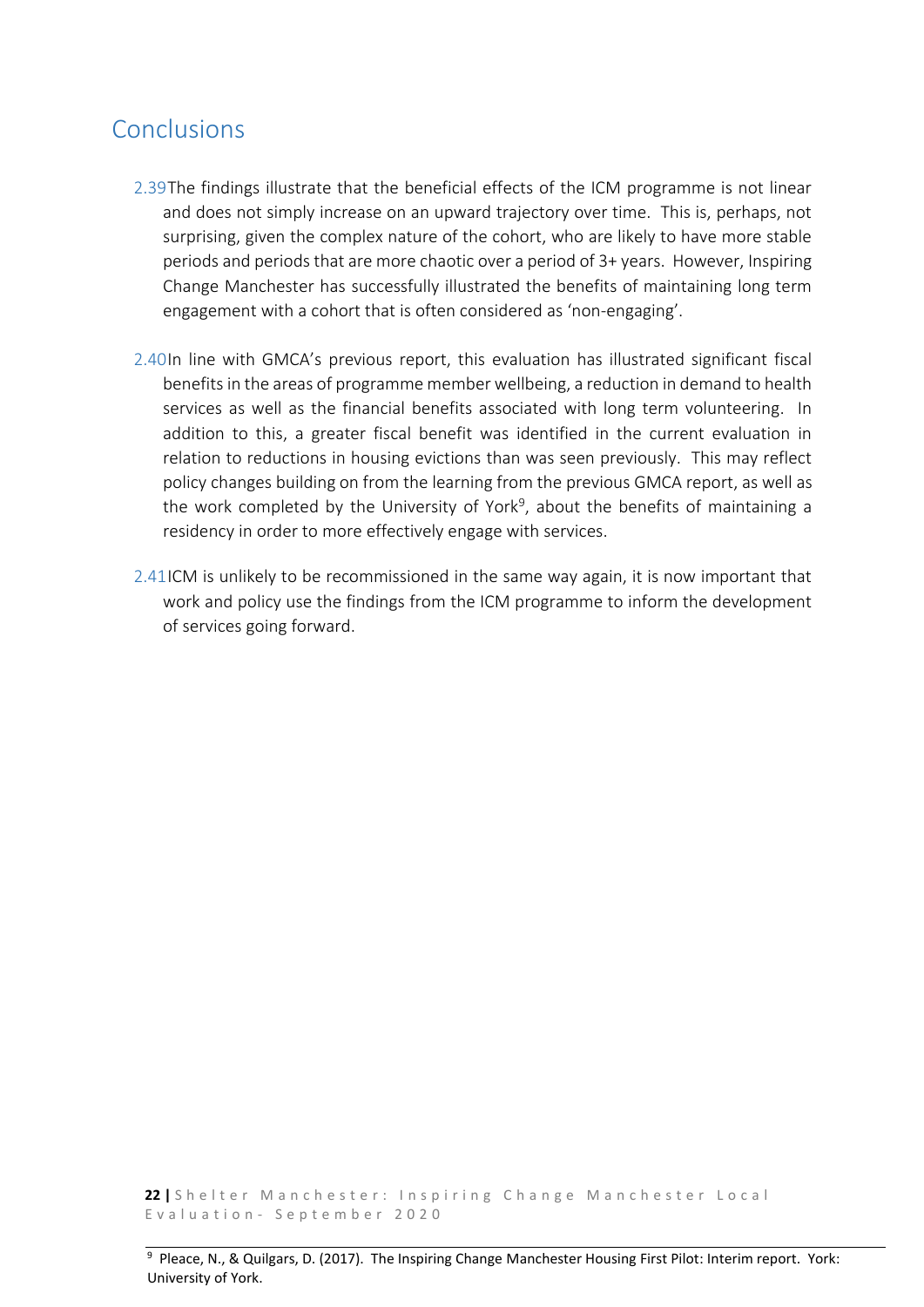# <span id="page-22-0"></span>**Chapter 3: Inspiring Change Manchester**

Evaluation of Shelter's Peer Mentoring **Scheme**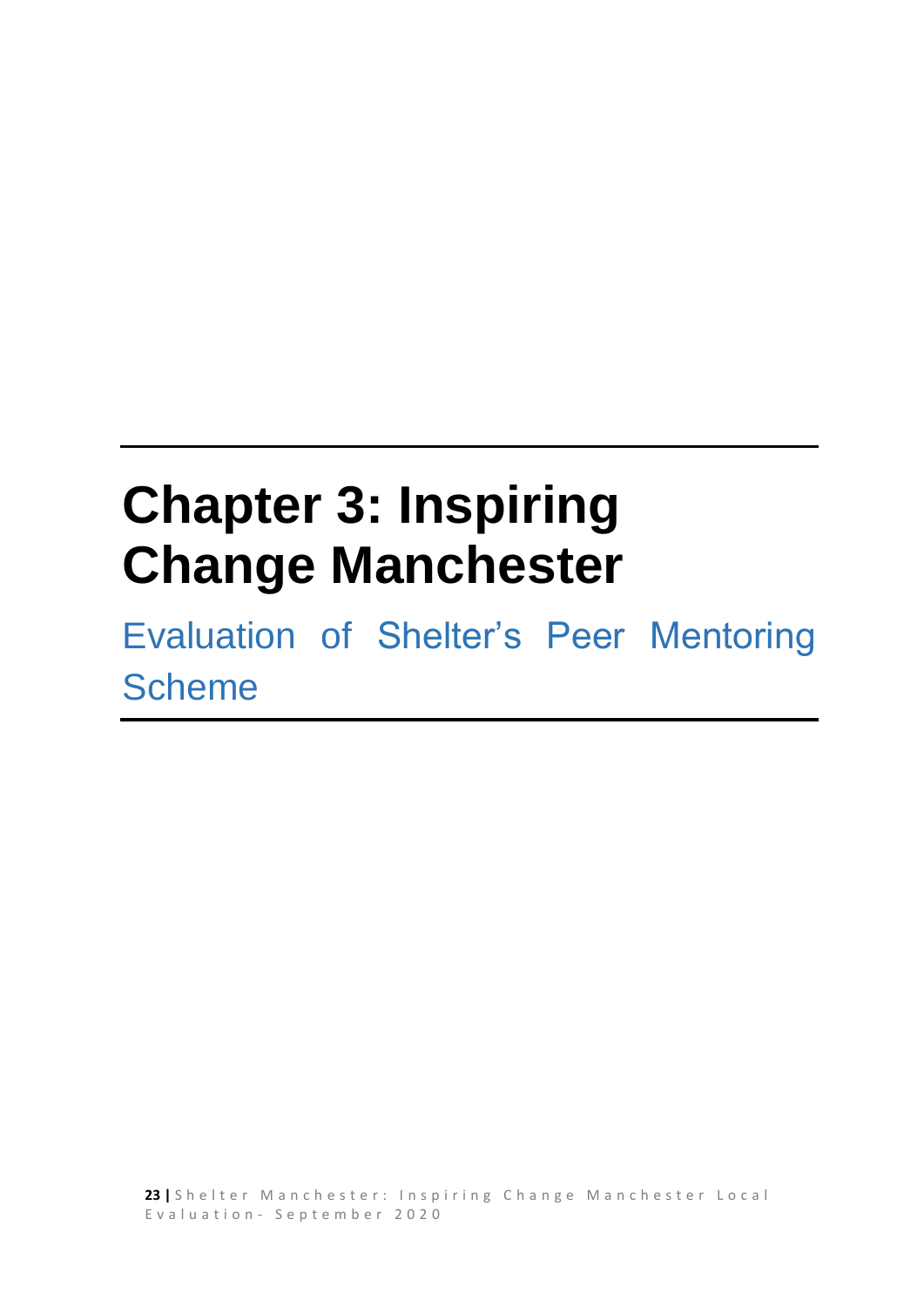## <span id="page-23-0"></span>Introduction

- $3.1$ The Inspiring Change Manchester Peer Mentoring Scheme was led by Community-Led Initiatives (CLI) and aims to improve outcomes for programme members by pairing them with a Volunteer Peer Mentor to support them through the service. The Peer Mentors are either a current or previous programme member with shared experiences of both homelessness and the ICM programme itself. The Peer Mentor can provide advice and support based on their own experiences, provide informal support around the other support structures offered by Shelter and other organisations, as well as acting as a positive role model and supportive friend.
- The peer mentoring programme can also form a supportive relationship for the peer mentor themselves, provide useful experience and development, and ultimately lead to better life outcomes. Peer Mentors have the opportunities to gain nationally recognised qualifications such as Level 3 Mentoring, Level 3 Health and Social Care and Level 3 Information, Advice and Guidance. Unfortunately, data regarding the peer mentors themselves was not available for this analysis.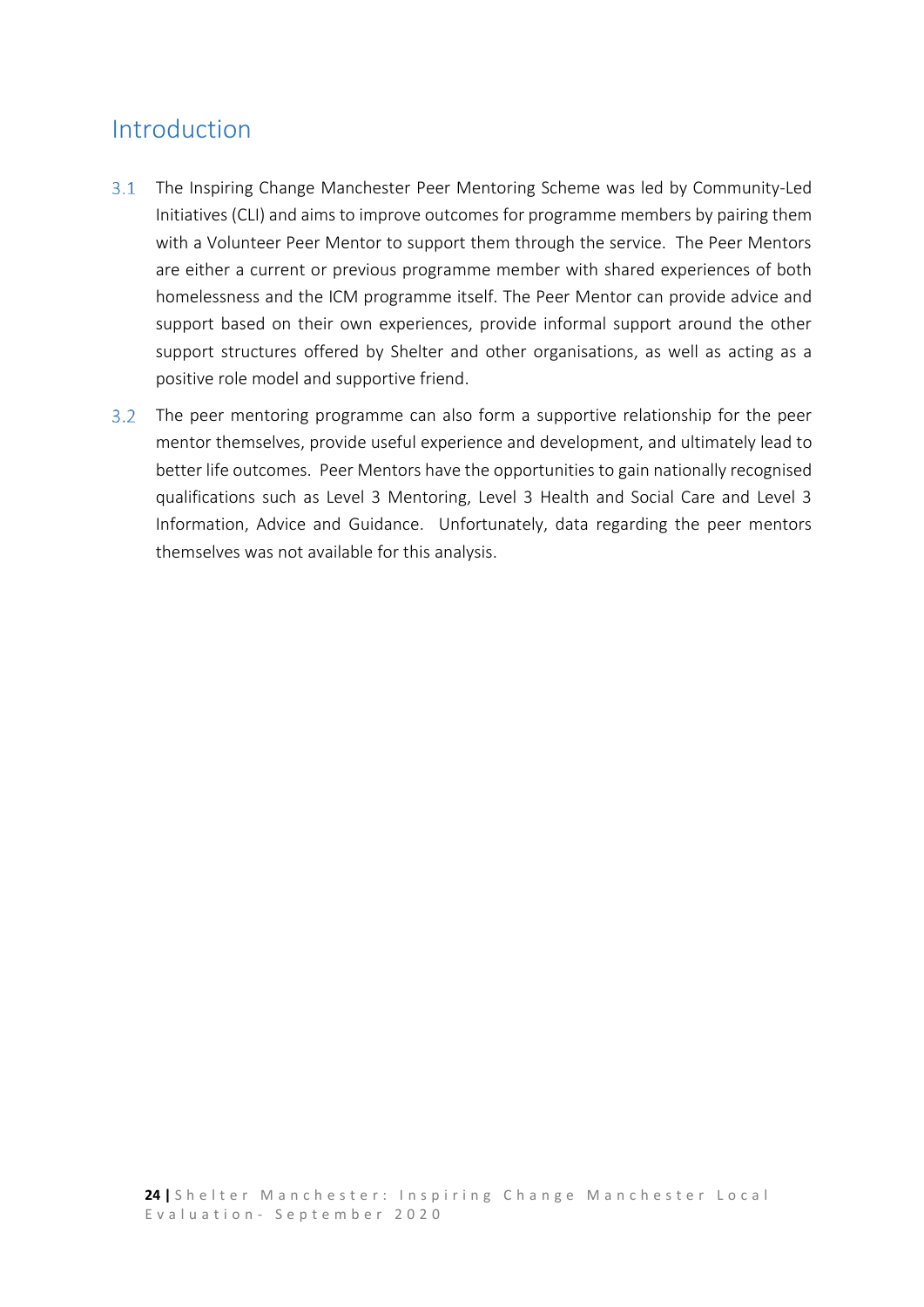## <span id="page-24-0"></span>Methodology

- $3.3<sup>°</sup>$ Between July 2015 and December 2019, 71 ICM programme members were mentored under the Peer Mentoring Scheme; 20% of all programme members. NDT and Homelessness Outcome Star data is available for all but one programme member mentee, therefore this person has been excluded from the analysis. There is comparison data available for a further 204 non-mentored service users over the same period.
- $3.4$ Outcomes have been compared between the earliest available completed outcome, the Outcome score when the person first engages with the Peer Mentoring Programme, and the latest available Outcome score in the analysis period. Some mentees may have completed a large number of self-assessments over their time with the service (up to 16) and some as few as two. This analysis only considers their first and latest self-assessment, as well as their first assessment when starting with a peer mentor (for those that have been mentored).
- $3.5$ No outcomes data is available for the peer mentors, only those that have been mentored. It is possible that service users included in the analysis are peer mentors, or that individuals that have been mentored may later be mentors themselves, but this is not possible to draw out from the available data. Programme members' positive outcomes may therefore be linked to their time as a peer mentor, but it is not possible to identify this within the reported analysis.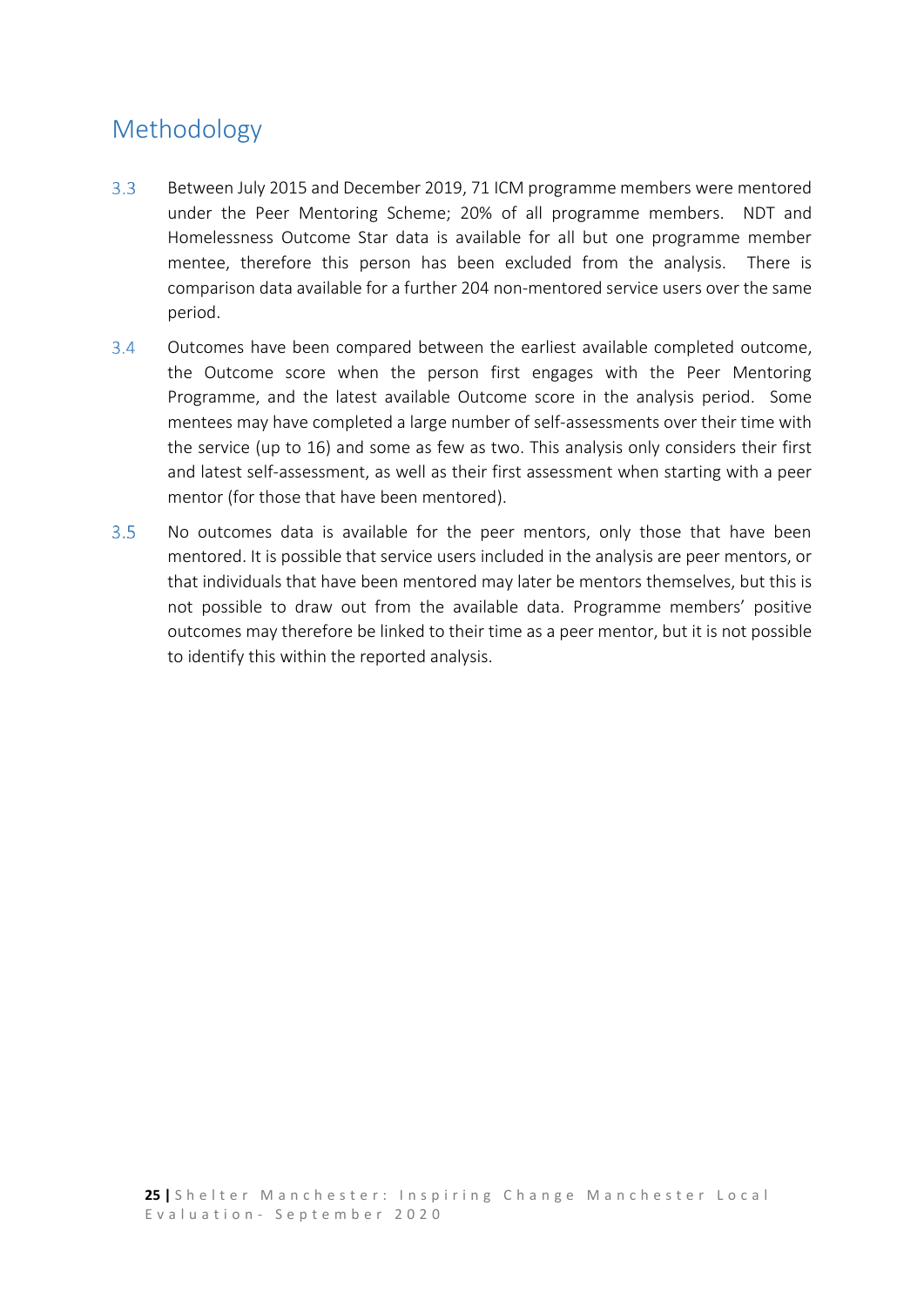## <span id="page-25-0"></span>Findings

 $3.6$ Peer mentored programme members tend to have spent longer with Shelter's ICM service. Over 50% of Peer mentored programme members have been engaging with the service for more than 2 years, compared to just 10% of non-mentored service users. Conversely, over 50% of non-mentored service users have been engaging with the service for under a year, compared to 15% of mentored service users (see Figure 7).



*Figure 7: comparison between programme members who are and are not on the Peer Mentoring Programme by how long they have been engaging with the wider ICM programme*

Comparison between programme members (see Figure 7: comparison between programme members (see Figure 7: comparison between programme members Mentoring Programme by how long they have programme members that have been peer  $3.7$ Programme members that have been peer mentored show better outcomes on both the Homelessness Outcomes Star as well as the NDT assessment; both in regards to the proportion of programme members that improve their Outcome score, and in the overall change in Outcome score. 91% of mentees had improved Outcome score between their first and latest assessments, compared to 74% of non-mentored programme members, 84% of mentees showed improvements on the NDT assessment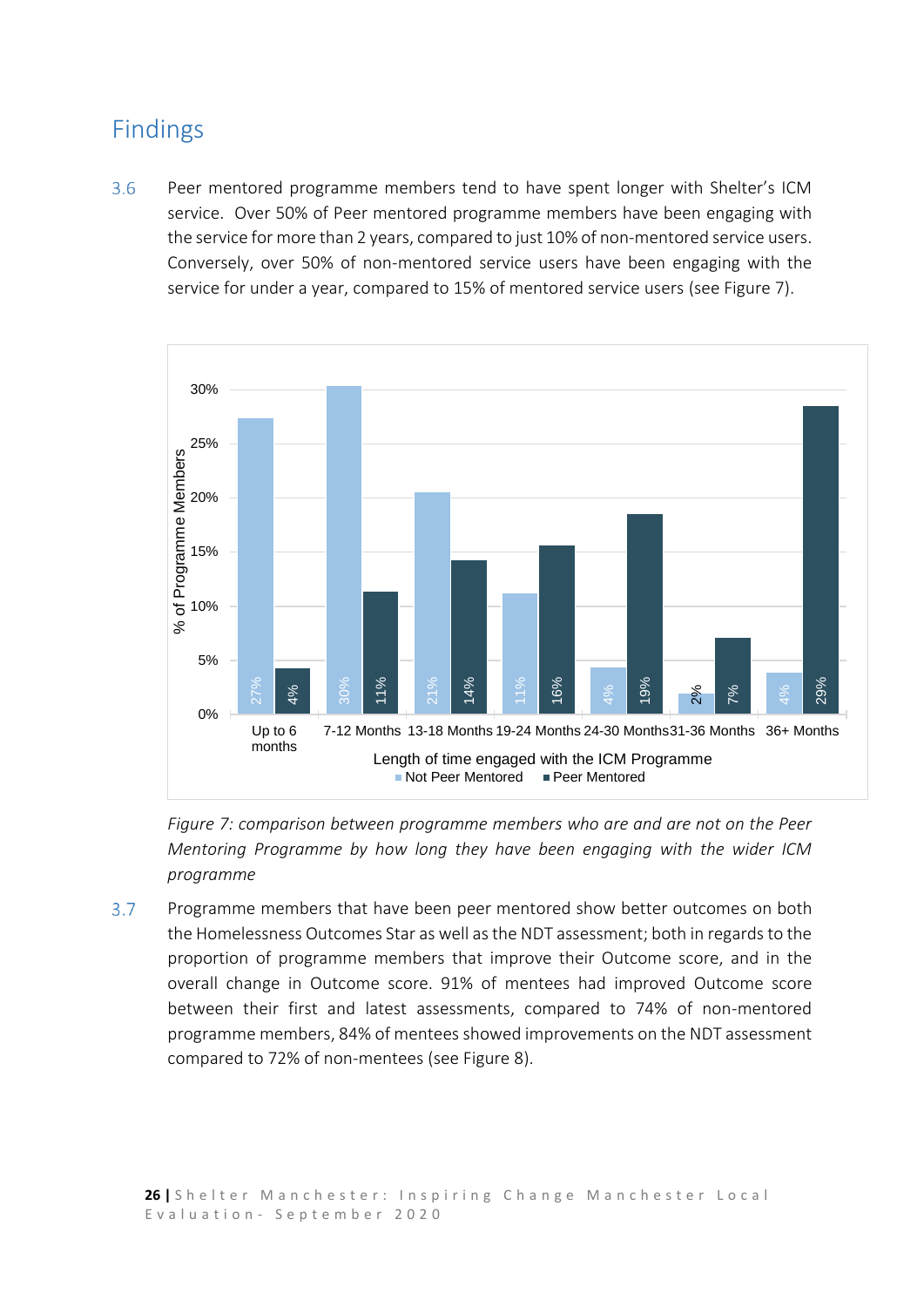



*Figure 8 Change in Overall Homelessness Outcome score and NDT score between first and latest completed assessment*

 $3.8$ It is possible that this is a result of a difference between the cohorts of programme members who take up peer mentoring or not, perhaps with those who are more motivated and engaged taking up peer mentoring. However, if this is the case, it is not visible at first assessment. Mentored and non-mentored programme members report almost identical average initial scores on both the Outcomes Star (34.2 and 34.4, respectively) as well as the NDT assessment (27.5 and 27.1 respectively). However, mentees report a much higher average Outcome score (58.4 and 48.5 respectively) and NDT score (18 compared to 22.2 $9$ ) at their most recent assessment compared to nonmentored programme members (see Figure 9).

**.** 

 $1.1$ 

<sup>9</sup> A lower NDT score indicates a less chaotic lifestyle and therefore is positive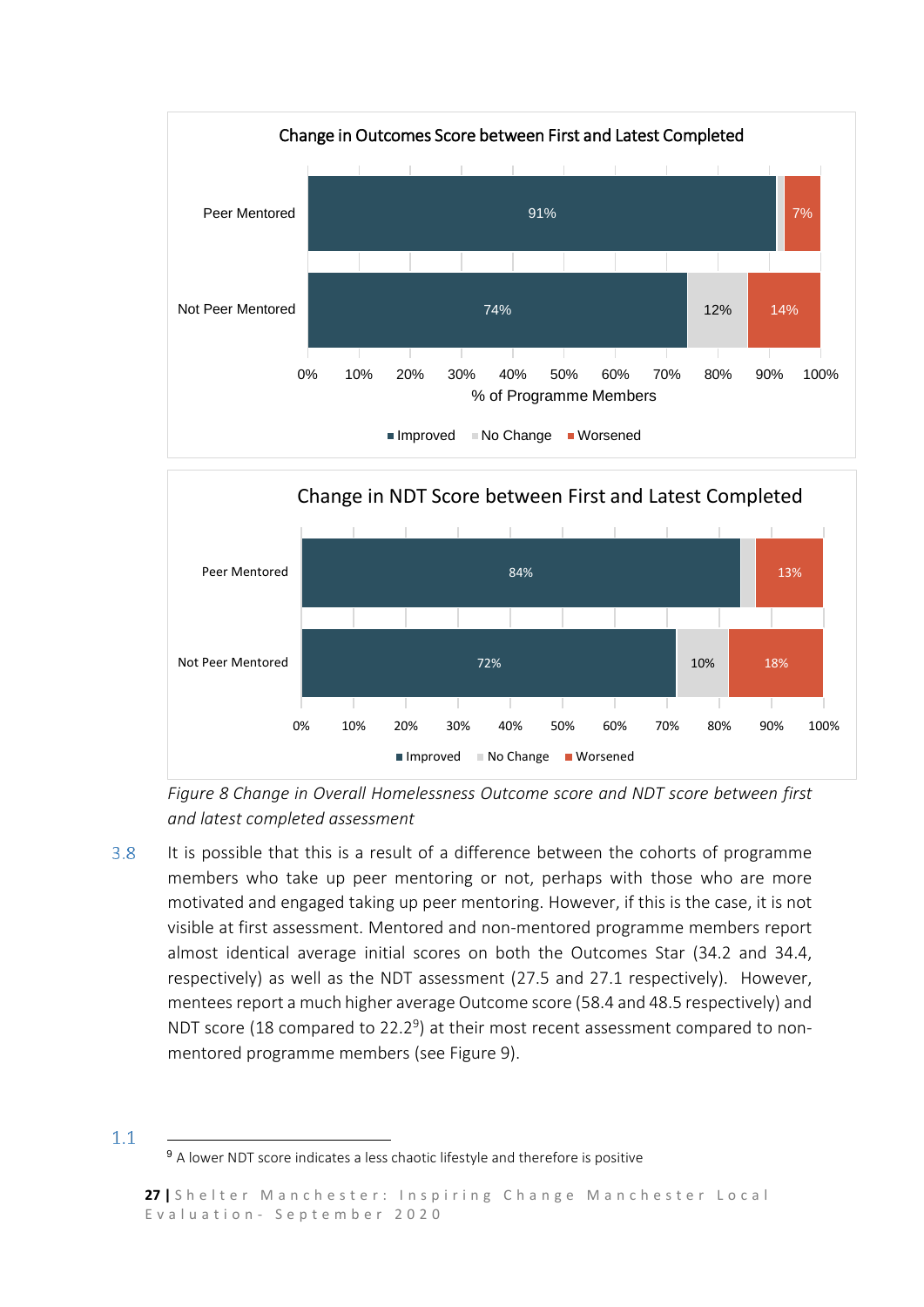

- $3.9$ *Figure 9: Mean Outcome Star and NDT assessment scores for all programme members at first assessment, start of peer mentoring (for those that engage with a peer mentor), and latest self-assessment. Note: A lower NDT score indicates a less chaotic lifestyle and therefore is positive*
- $3.10$ Further analysis was completed to understand if the improvements in Outcomes score is due to the length of time engaging with the ICM programme (as discussed in Chapter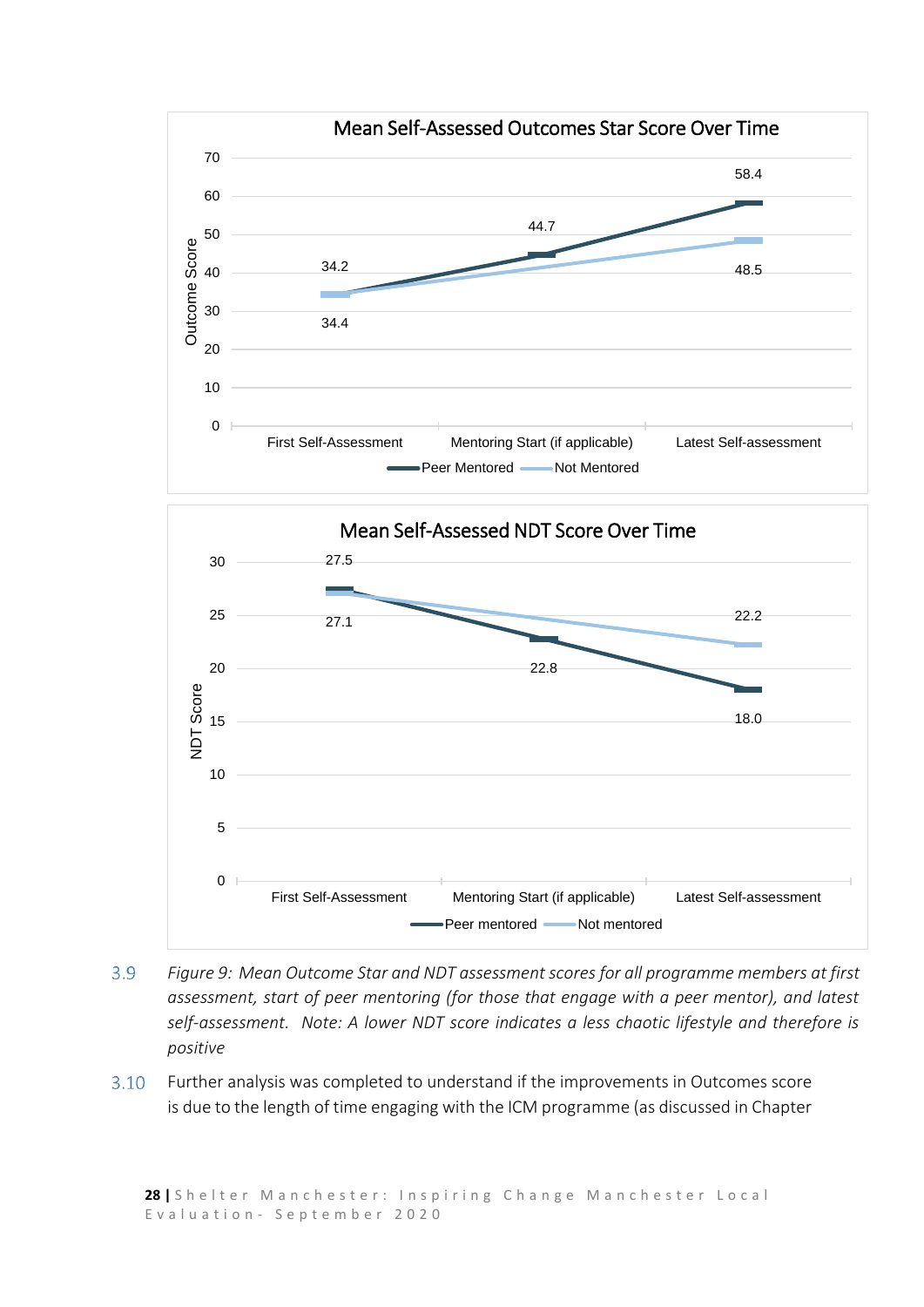2) or because of the programme user's engagement with the Peer Mentoring Scheme, or a combination of both of these factors.

 $3.11 -$ No statistically significant correlation (*p*>.05) was found between the number of weekly contacts that a mentee has with their mentor and the change in overall Outcome Star and NDT assessment score or (see Figure 10).



*Figure 10: Change in Outcome Star and NDT assessment score from first engaging with a peer mentor to latest outcome score, compared with the mean weekly contacts with their peer mentor. The trend is not changed by remove outliers above 2 contacts per week.*

 $3.12$ When comparing the average scores in service users' latest assessments, depending on how long service users have engaged, there is a strong and near identical trend for both mentored and non-mentored programme members, with higher scores being strongly related with longer engagement with the programme. This pattern is seen for both the Outcomes Star and NDT assessment score (see Figure 11).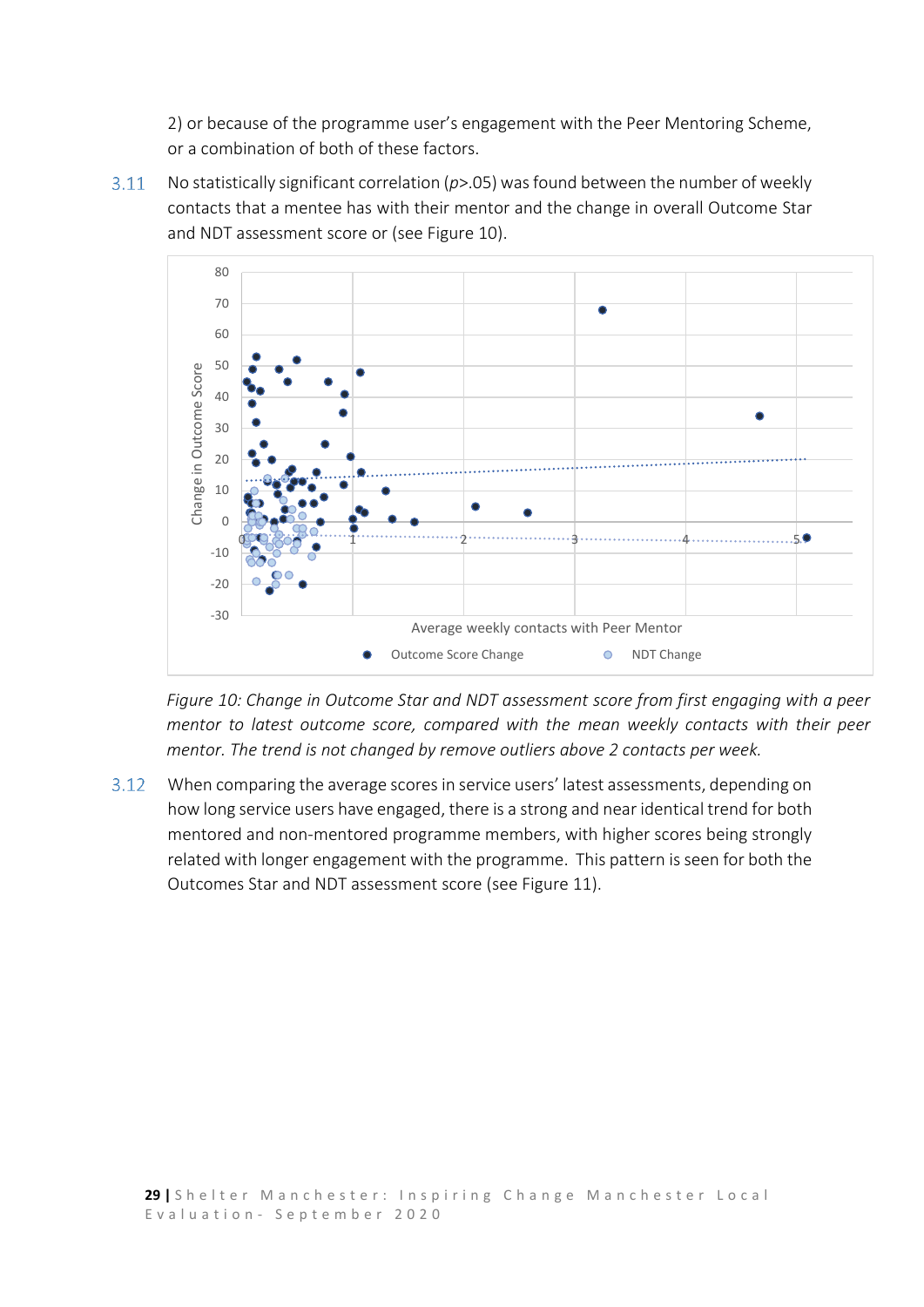

Not Peer Mentored - Peer Mentored

*Figure 11: Mean score in latest outcome score assessment by how long the programme member has engaged with the wider ICM programme.*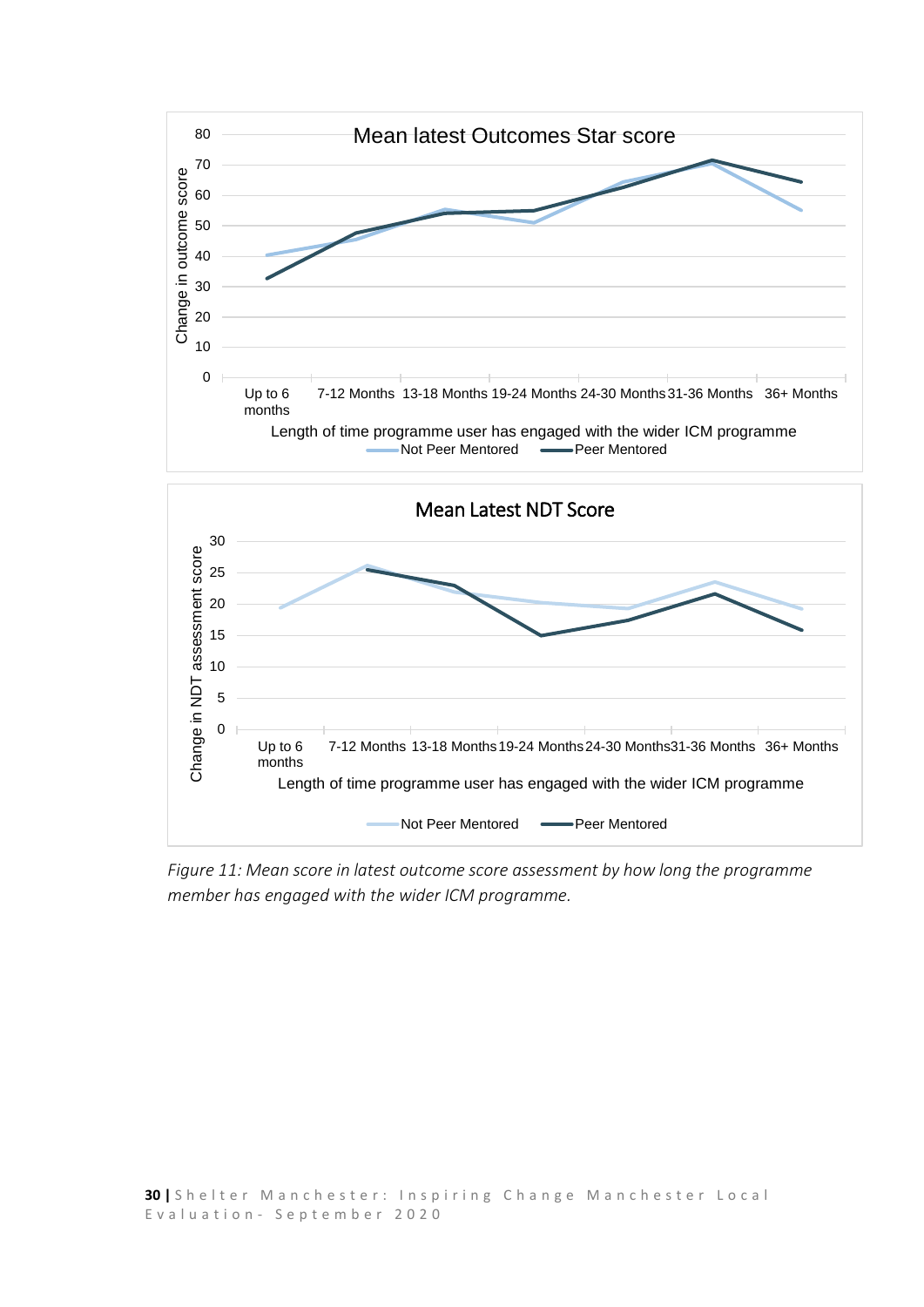## <span id="page-30-0"></span>Conclusions

- $3.13$ People who have engaged with the Peer Mentoring Scheme have, on average, been engaging with the ICM programme longer than those who are not on the Scheme. Mentees show better outcomes than non-mentees. However, when compared with non-mentees over a prolonged time period, there is no apparent added benefit to being mentored compared to simply being engaged with the ICM programme for a long period of time.
- $3.14$ Given that the average initial score for both mentored and non-mentored programme members are almost identical, it appears that peer mentees' overall better Outcomes (in terms of larger improvement in Outcome score, and larger percentage of programme membersthat have improved their Outcome score) may be a result of their longer engagement with the service rather than their engagement with the Peer Mentoring Scheme.
- $3.15$ This does not exclude the possibility that peer mentoring may be what enables these service users to engage with the service for longer. However, from the data available, it is not possible to determine whether service users engage for longer as a result of peer mentoring, or whether people who engage for longer are more likely to engage in peer mentoring.
- $3.16$ It would be useful to get some qualitative feedback from mentees to understand the impact that members themselves feel the Scheme has made, as it is likely that there are other benefits that are not easily identifiable in Outcomes data alone. The original research plan was to include interviews with mentees. However, because of the Covid-19 lockdown, this was not possible. Future research should consider this as an area of interest.
- $3.17$ Furthermore, no data was provided on the actual Mentors themselves. It would be interesting to see if there are any additional benefits in outcomes scores for the mentors. The Scheme will undoubtedly develop transferable skills, such as communication skills, that will be beneficial in gaining training and employment opportunities. This again should be considered in any future research.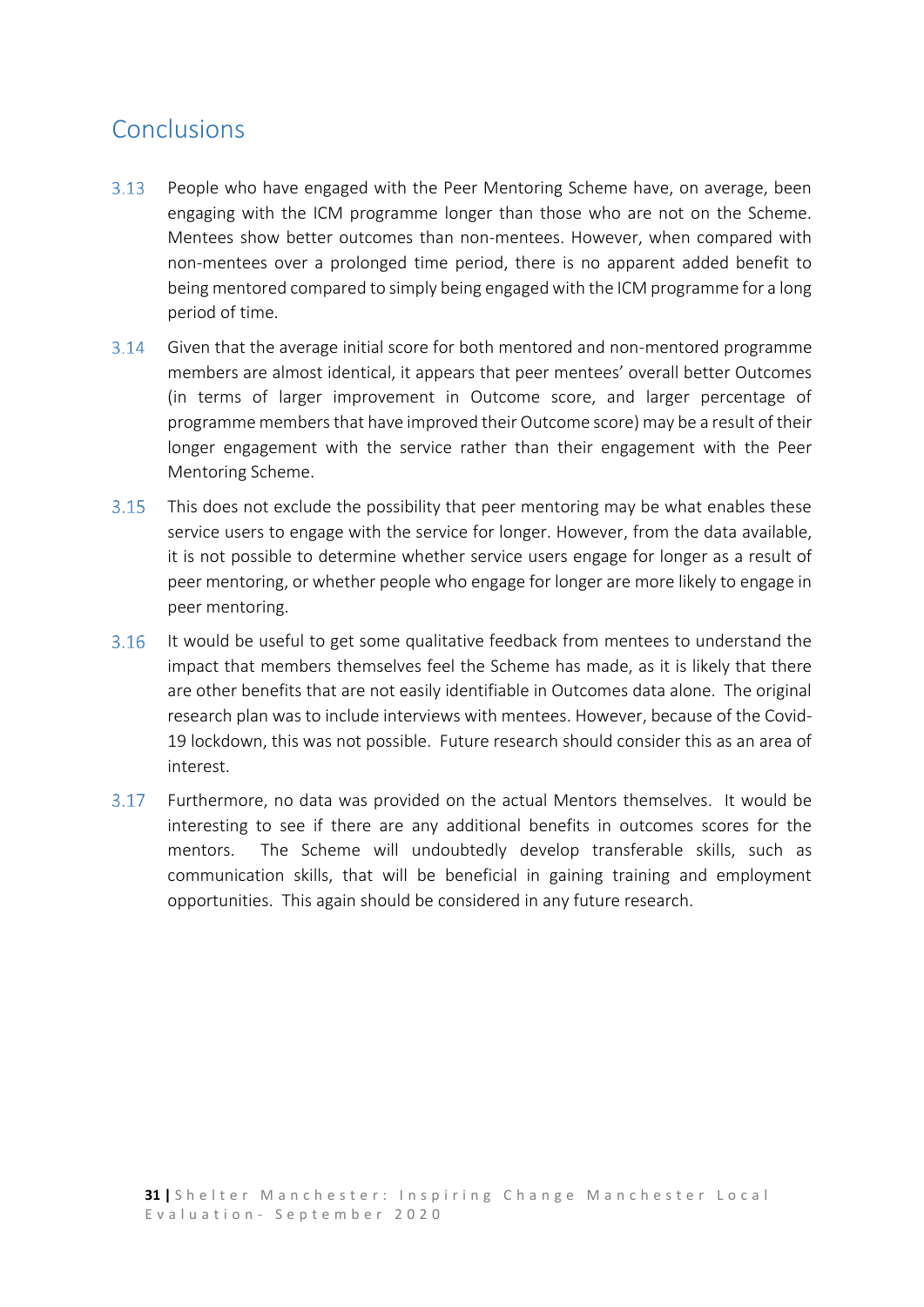# <span id="page-31-0"></span>**Chapter 4: Inspiring Change Manchester**

Concluding Remarks